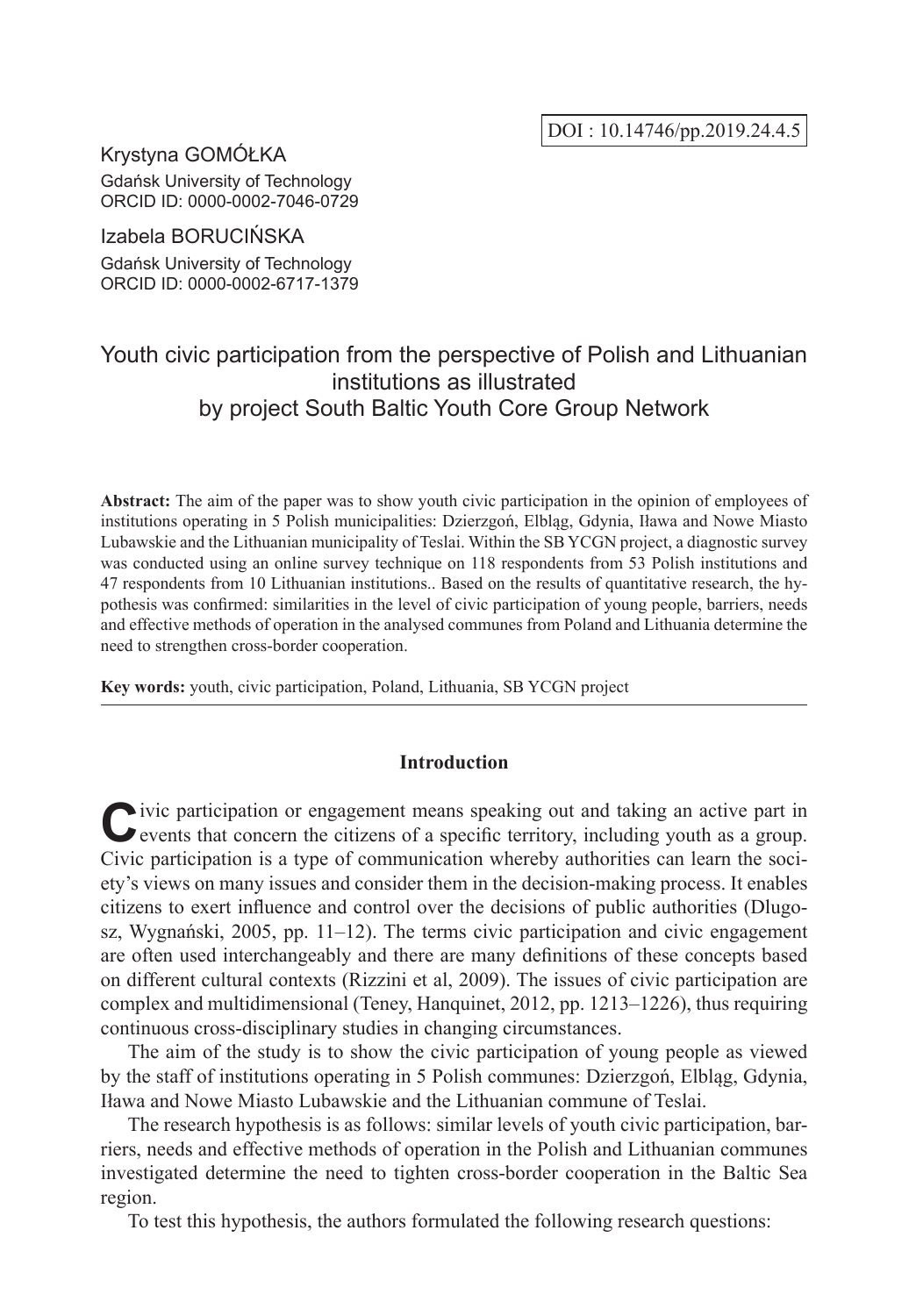- 1) What is the current level of youth civic participation in the partner municipalities from the viewpoint of public institutions and NGOs in Poland and Lithuania?
- 2) What is the level and scope of youth involvement in the decision-making processes in the partner Polish and Lithuanian communes?
- 3) What are the barriers to cooperation with young people in the partner Polish and Lithuanian communes?
- 4) What are the needs and expectations of public institutions and NGOs in respect of increasing youth civic participation in the partner Polish and Lithuanian communes?
- 5) To what extent does project South Baltic Youth Core Group Network meet the institutional needs for youth civic participation development in the partner countries?

The following research methods were used in this study: comparative, literature, legal and institutional analysis and quantitative studies.

### **Theoretical background**

The term "youth" refers to a social category of people defined by the age criterion. According to Stefan Baley, it includes individuals between 13 and 20; Mieczysław Kreutz defines youth as the period between 11 and 21 years of age, and Maria Żebrowska – as the period between 12 and 18 years of age (Pater, Pater, 2008, p. 49). In the opinion of Mieczysław Markiewicz, youth includes those between 15 and 29 (Markiewicz, 1964). Various international organisations also use different age ranges. For example, Eurostat and the European Commission classify youth as people aged 15–29 and 13–30, respectively (Youth in Action). Since the definitions of youth vary widely, even in the EU, (Gąsior-Niemiec, 2014, p. 9), one might adopt a more general view and assume that it is "the period of human life characterised by the absence of developed cultural awareness, with people in that age group being influenced by various attitudes and orientations and showing the ambition to change the reality, criticism towards adults, dissimilarity of interests and aspirations and frequent lack of moderation in the pursuit of a model of independent life and new means of self-creation" (Chodubski, 2000, pp. 311–315; Pawliczuk, 2000, pp. 311–315).

The importance of young people in modern society is due to two main factors: their future role in society and the protection of human rights. Thus youth civic engagement is a key aspect of the future development of each society and should be shaped by means of effective youth policy (Rystina, Kussainova, 2014, pp. 654–656). Participation of young people in the public life is crucial for social processes. By enhancing the dialogue with youth, the quality and legitimacy of public policies can be improved.

A number of the activities, structures and processes can be identified within the different spheres of participation (Brodie et al., 2009, pp. 4–5):

- in the public sphere (structures within the existing decision-making structures and processes) there are forms such as youth councils, youth parliaments, school councils, youth advisory panels, members and leaders of youth organisations or groups; voting; standing for election or official, organisational or institutional panel or committee and formal consultations;
- in the social sphere (formal or informal structures created outside of formal political or organisational structures) these include civil society organisations; social or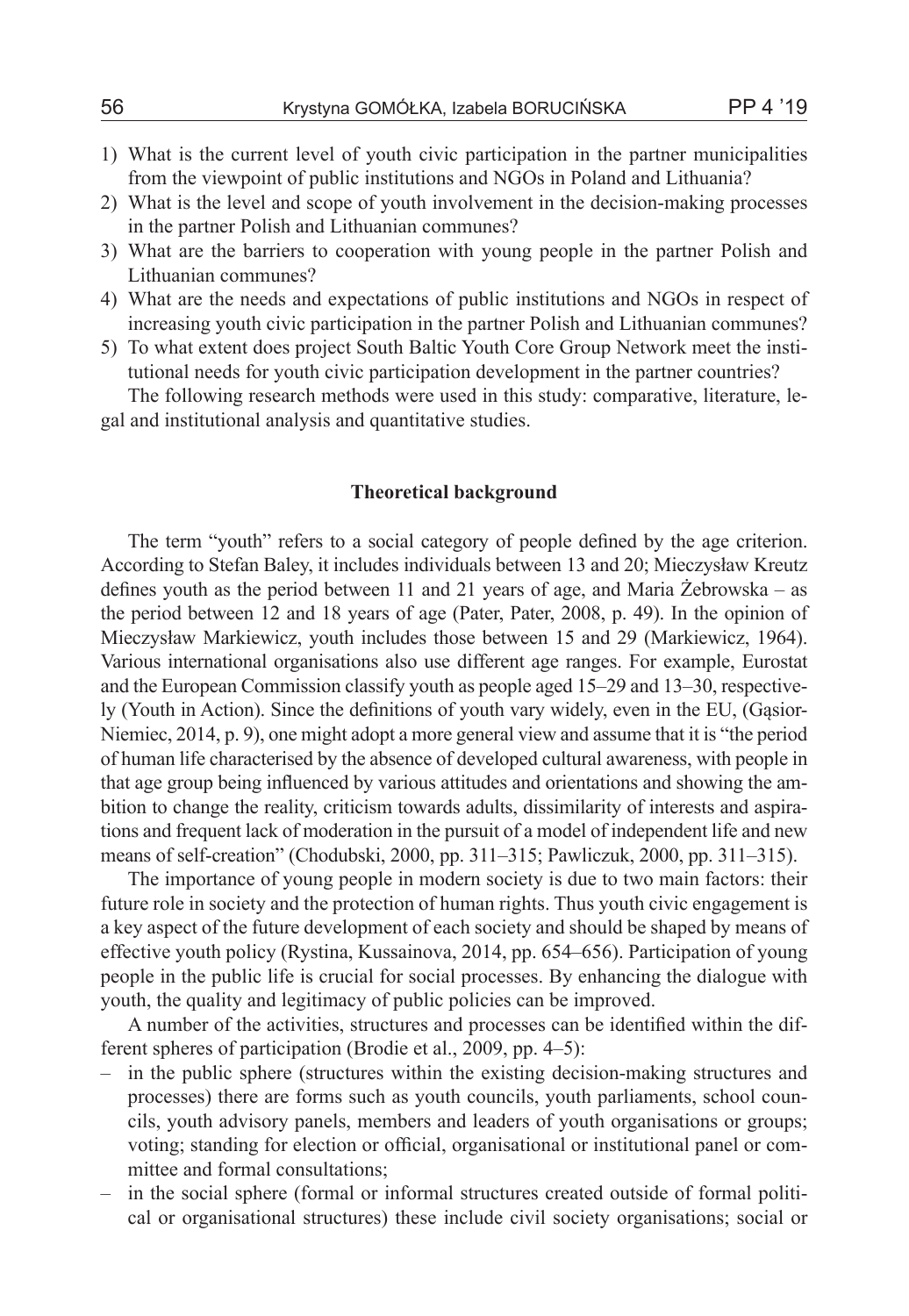cultural groups; local services or projects; social movements; grassroots campaigns; housing associations; faith groups; informal networks; identity or interests groups;

– in the individual sphere (individual choices, decisions and interaction with the world) they are: involvement in decisions having a direct effect on individuals (e.g. judicial proceedings); educational and health matters; choices, decisions and behaviour as part of everyday life; personal customs, values or principles; religious beliefs; consumer choices.

The techniques used in the participation process are: public consultations, referenda, civic law-making initiatives, intermediate representative bodies, request for access to public information, public hearing, communication with councillor/mayor, participation in sessions, meetings with residents, civic panels, round tables, petitions, demos, protests, making documents available at public offices, Internet tools: SMS, instant messaging, Skype; online transmissions, as well as quantitative and qualitative studies (Sokalska, 2016, pp. 163–176). Young people can also influence the decisions of the public and non-public entities through commune youth councils (EU Youth Strategy; Maciaszek, 2016, pp. 13, 171–187), school/student governments (Napiontek, 2013, pp. 105–106) or NGOs (*Partycypacja organizacji pozarządowych*).

### **Description of project SB YCGN and quantitative studies**

South Baltic Youth Core Group Network (SB YCGN) is a project financed under the Interreg V-A South Baltic Programme 2014–2020. It aims to intensify cross-border cooperation, resulting in building the potential of local actors working with youth, to solve common youth issues through boosting cross-border cooperation between partner countries and to improve the capacity and competence of local governments and their representatives to engage in civil dialogue with youth. The project consortium was formed by 8 main and 6 associated partners from Poland, Lithuania, Denmark and Sweden. The project is implemented in 5 Workpackages (WPs), for which the individual partners are responsible, as shown in Table 1.

The associated partners are Vimmerby Municipality – Culture and Leisure Department (Sweden); Town and Commune of Dzierzgoń, Municipality of Elblag, Municipality of Gdynia, Municipality of Iława and Municipality of Nowe Miasto Lubawskie – (Poland).

WP 3 includes quantitative and qualitative studies of the representatives of the institutional environment of youth aged 14–24. The studies were designed by the researchers from the Faculty of Management of Gdańsk University of Technology and Klaipeda University<sup>1</sup> to determine the local needs related to youth civic participation. They will enable comparison of the actual youth participation and the opinions of the officials, NGO activists and teachers in Lithuania, Poland and Sweden, as well as designing activities to increase youth engagement at the local and cross-border levels. The final recommendations will be addressed to a wide audience of stakeholders.

<sup>1</sup> Composition of the research team: prof. dr hab. Krystyna Gomółka, dr Izabela Borucińska (Gdańsk University of Technology), prof. dr Ligita Šimanskienė, prof. dr Rimantas Stašys, prof. dr Rasa Viederytė, dr Jurgita Paužuolienė (Klaipeda University).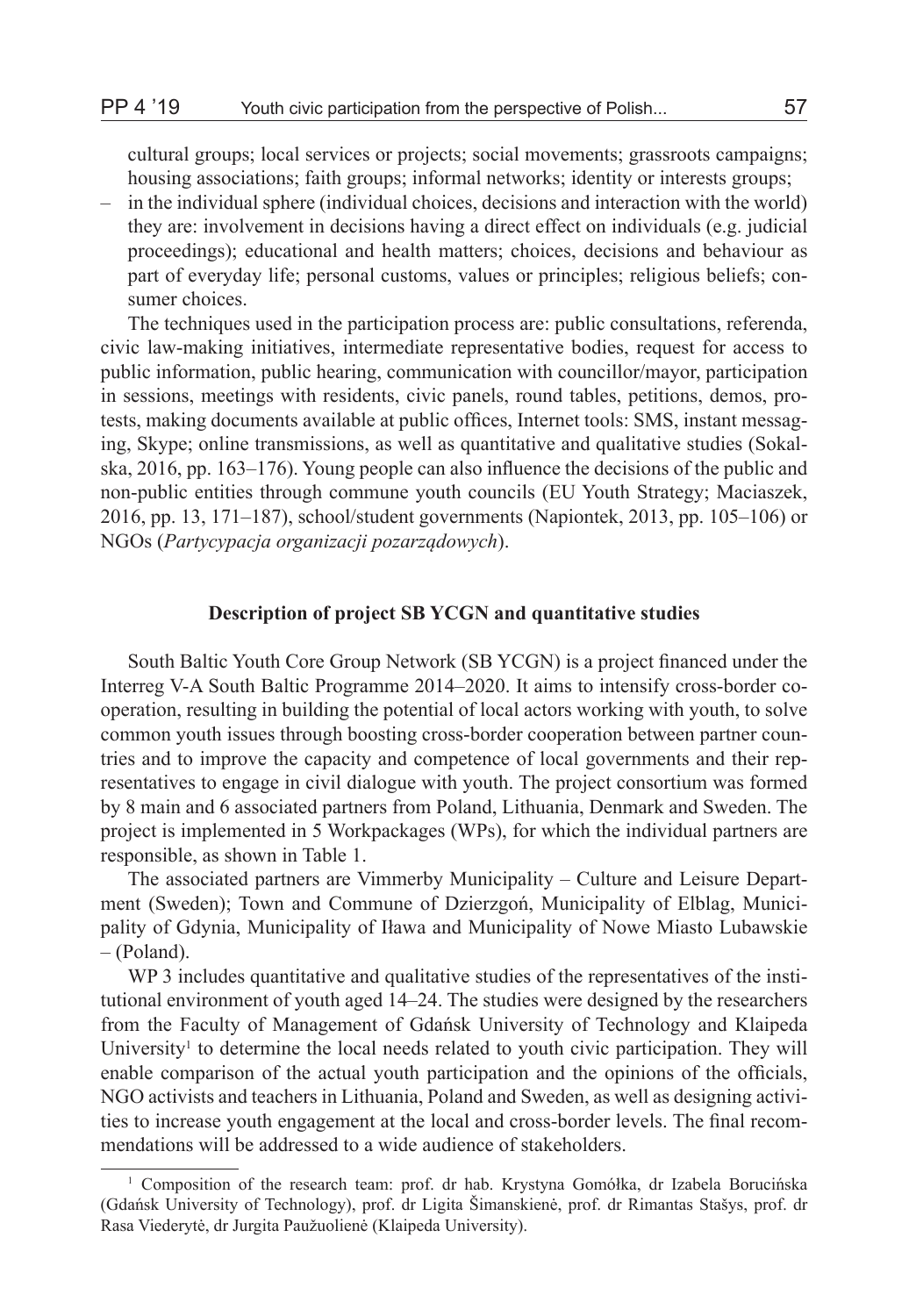| Partner<br>No. | Partner                                            | <b>Country</b> | <b>Responsibility for WPs</b>               |
|----------------|----------------------------------------------------|----------------|---------------------------------------------|
|                | Association of Polish Communes of Eu-Poland        |                | 1 (Management and Coordination), 2 (Com-    |
|                | roregion Baltic (Lead Partner)                     |                | munication and Dissemination)               |
| $\mathfrak{D}$ | Civis Polonus Foundation                           | Poland         | 4 (Expert Support to Local Governments)     |
| 3              | Public Establishment Samogitia Commu-Lithuania     |                | 5 (Exchange of International Civic Partici- |
|                | nity Foundation                                    |                | pation Practises and Experiences)           |
| 4              | Telsiai District Municipality Administra-Lithuania |                |                                             |
|                | tion                                               |                |                                             |
| $\varsigma$    | Municipality of Køge*                              | Denmark        |                                             |
| 6              | Gdańsk University of Technology, Fac-Poland        |                | 3 (Building Knowledge and Expertise on      |
|                | ulty of Management and Economics                   |                | Youth Civic Participation)                  |
| 7              | Klaipeda University                                | Lithuania      |                                             |
| 8              | Municipality of Hässleholm – EU office Sweden      |                |                                             |
|                | Skåne Nordost**                                    |                |                                             |

**Partners of the South Baltic Youth Core Group Network Project**

\* Koge Municipality quit the project as of 01.04.2019 due to commune budget cuts.

\*\* Initially, the Vimerby Municipality was a project partner.

**Source:** Authors' compilation based on SB YCGN data, see also: Launch of Project SB YCGN – South Baltic Youth Core Groups Network, http://eurobalt.org.pl/aktualnosci/450/start-projektu-sb-ycgn--south-balticyouth-core-groups-network.

The aim of the quantitative study was to identify and evaluate the four main issues at the local and cross-border level: youth participation level in solving local/cross-border problems; youth participation in decision-making, key barriers to increasing youth civic participation, needs of public institutions and NGOs in respect of increasing youth civic engagement at local/cross-border level and effective forms and methods of including youth in active public life that are available to public institutions and NGOs. The research employed the diagnostic survey method based on the use of an online electronic questionnaire. The sample population consisted of the staff of institutions dealing with the issues of youth aged  $14-24^2-240$  respondents from 5 Polish communes (Dzierzgoń, Elblag, Gdynia, Iława and Nowe Miasto Lubawskie), 1 Lithuanian (Teslai) and 1 Swedish commune (Hassleholm) selected based on expert opinion. The study included public institutions i.e. town halls, Town Councils, Youth Commune Councils, educational institutions (mainly schools), cultural institutions and NGOs in the communes investigated. It covered 159 respondents from 53 institutions in Poland and 47 respondents from 10 institutions in Teslai, to reflect the population of communes and number of local institutions. Descriptive statistics elements were used in data analysis.

## **Results of investigation**

Of the total of 240 respondents to be surveyed, 66.25%<sup>3</sup> of the sample was taken in Poland and 19.58% in Lithuania. A majority of those surveyed – 59.3% in Poland and

<sup>&</sup>lt;sup>2</sup> The age criterion was determined based on practices of the EU and SB YCGN partner countries.

<sup>&</sup>lt;sup>3</sup> 41 questionnaires were rejected because of missing answers in excess of the statistical error of 3%. 118 out of 159 questionnaires (74,21%) were accepted for analysis.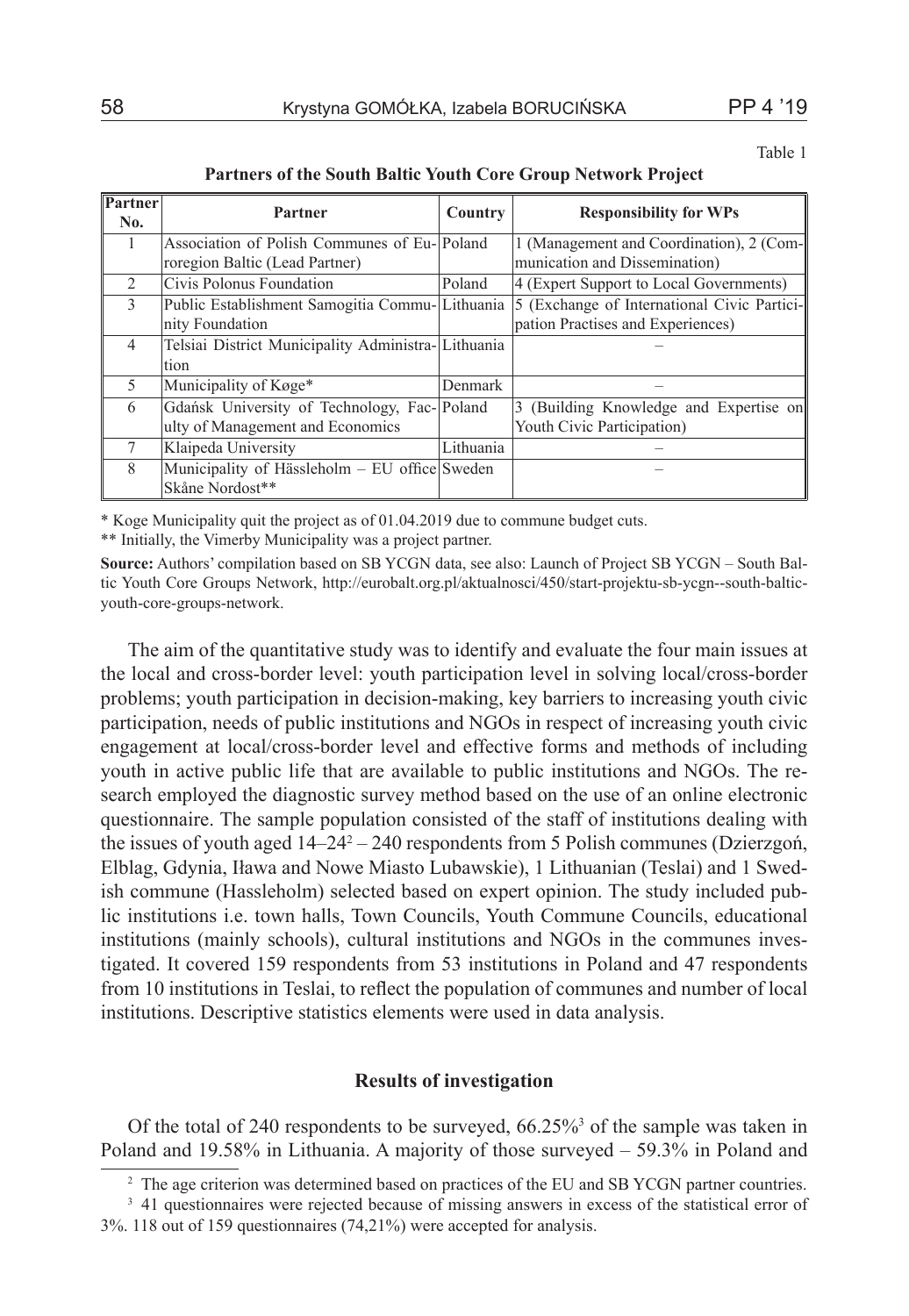51% in Lithuania – worked with youth aged 14–17. There were more women among the respondents (58.5%) in Poland but more men (51%) in Lithuania to reflect the local town population structure. A characteristics of the sample part taken in Poland and Lithuania is presented in Table 2.

Table 2

| Partner                      | People working<br>with youth aged<br>$14 - 17$ | People working<br>with youth aged<br>$18 - 24$ | Female     | Male       | $\Sigma(%)$<br>answers |
|------------------------------|------------------------------------------------|------------------------------------------------|------------|------------|------------------------|
| Dzierzgoń                    | 6(5.1)                                         | 4(3.4)                                         | 6(5.1)     | 4(3.4)     | 10(8.5)                |
| <b>Elbląg</b>                | 15(12.7)                                       | 16(13.5)                                       | 19(16.1)   | 12(10.1)   | 31(26.3)               |
| Gdynia                       | 25(21.2)                                       | 20(17)                                         | 25(21.2)   | 20(17)     | 45(38.1)               |
| Hawa                         | 7(5.9)                                         | 3(2.5)                                         | 8(6.7)     | 2(1.7)     | 10(8.5)                |
| Nowe Miasto Lubawskie        | 17(14.4)                                       | 5(4.2)                                         | 11(9.3)    | 11(9.3)    | 22(18.6)               |
| Polish communes $\Sigma$ (%) | 70(59.3)                                       | 48(40.7)                                       | 69(58.5)   | 49(41.5)   | 118(100)               |
| Telsiai                      | 24(51.06)                                      | 23 (48.93)                                     | 23 (48.93) | 24 (51.06) | 47 (100)               |

### **Sample structure representing partners from Poland and Lithuania (frequency, % of responses)**

**Source:** Authors' compilation based on SB YCGN Project data.

The structure of the institutions surveyed in Poland and Lithuania was similar, with a majority of respondents representing schools (42.7% in Poland and 35.9% in Lithuania – mainly teachers). The second largest group were NGO workers – 10.9% of the sample in Poland and 32.8% in Lithuania. The next group represented staff of local government institutions –10.9% of respondents in both countries, followed by town hall employees – 6.4% in Poland and 9.4% in Lithuania. Employees of culture centres accounted for 3.6% in Poland and 3.1% in Lithuania, whereas social assistance workers – 1.8%, and in 3.1%, respectively. The remaining respondents represented other public institutions.

The first survey question was about the frequency of attitudes of young people concerning their influence on the immediate environment (school, neighbourhood, commune, local environment. A majority of respondents reported that youth were often eager to have an influence on such matters (27.6 pp more in Lithuania than in Poland) whereas that attitude was observed very frequently by 26 pp more respondents in Poland.<sup>4</sup> A majority of persons surveyed in both countries said that young people are often willing to engage in cooperation for the immediate environment  $-13.9$  pp more Lithuanian than Polish respondents. 2.2 pp more Poles than Lithuanians had no clear view on that matter. Evaluation of the statement that youth often expect adults to assist them in solving their problems gave similar results. 7 pp more Polish than Lithuanian respondents expressed that view. The second most popular choice among Polish respondents was "very often." In Lithuania the same percentage of responders chose the options "very often" and "rarely." The distribution of the variable is shown in Table 3.

<sup>4</sup> A majority of respondents in Gdynia (16.5%), Nowe Miasto Lubawskie (7.6%) and Dzierzgoń (4.2%) chose the option "very often." The option "often" was chosen by more respondents in Elblag (8.5%) than Iława (5%). In Dzierzgoń both options were indicated by the same number of people  $(4.2\%)$ .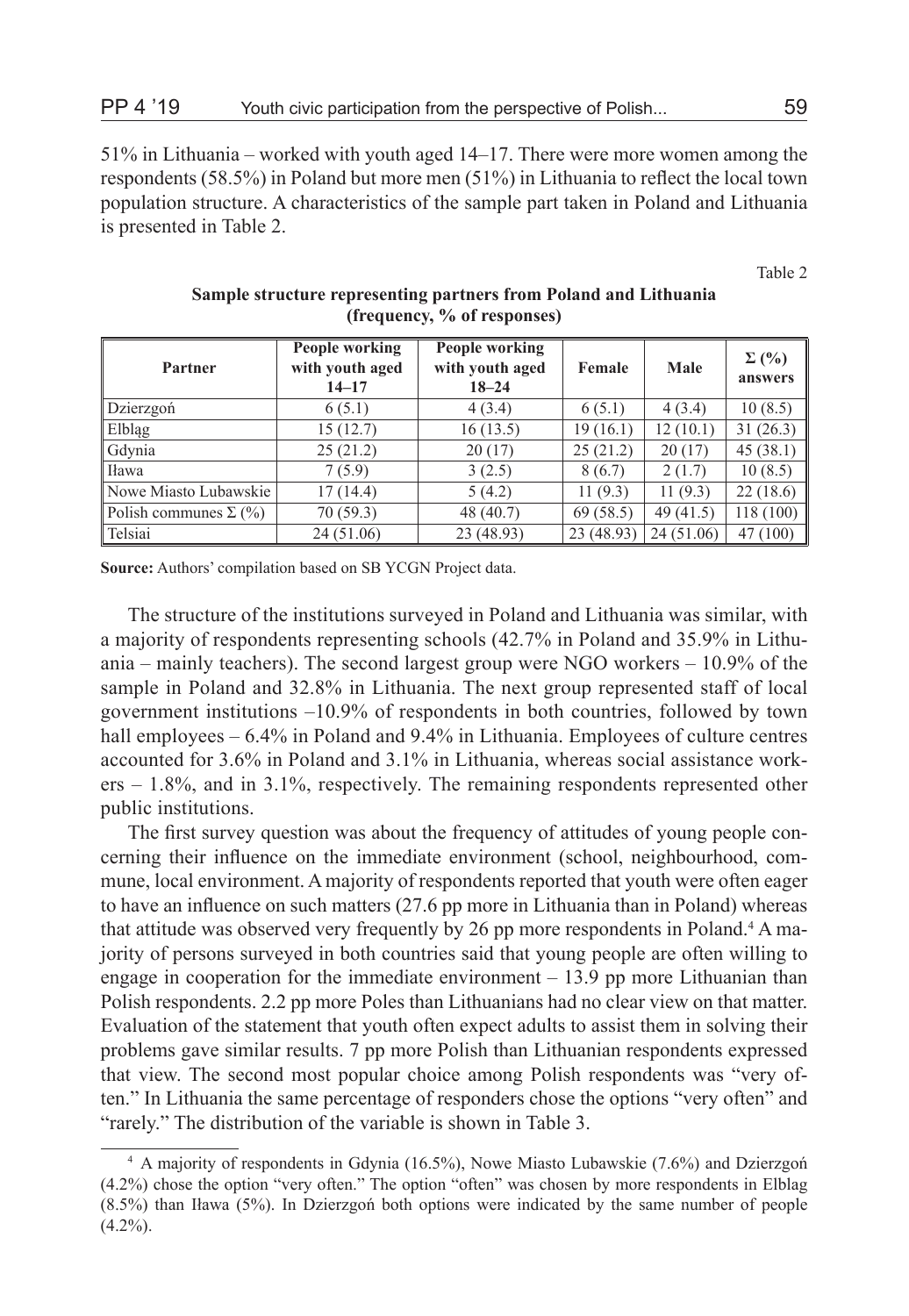| (21.9)<br>(9.3)<br>(8.5)<br>FL.<br>25<br>(39)<br>$\approx$<br>$\overline{4}$<br>(47.8)<br>(50.0)<br>(67.4)<br>(22.2)<br>LTU<br>22<br>$\equiv$<br>23<br>(25.6)<br>(33.9)<br>(39.8)<br>$\frac{1}{2}$<br>(43)<br>FL.<br>$\approx$<br>34<br>47<br>$\frac{1}{4}$<br>(28.3)<br>(48.9)<br>(15.2)<br>(6.5)<br>LTU<br>22<br>$\mathbf{r}$<br>(30.5)<br>(39.3)<br>(12.7)<br><b>H</b><br>36<br>(21)<br>$\frac{4}{6}$<br>(10.9)<br>(17.4)<br>(13.0)<br>(20.0)<br>LTU<br>$\approx$<br>(22.9)<br>(13.2)<br>(16.3)<br>PL.<br>(8.5)<br>$\overline{19}$<br>22<br>(2.2)<br>(0.0)<br>(0.0)<br>$\overset{\odot}{\odot}$<br>E<br>(10.3)<br>(0.9)<br>(3.4)<br>FL.<br>$\overline{c}$<br>ව<br>Young people are eager to engage in cooperation for<br>the benefit of their nearest environment, i.e. school,<br>Young people expect adults to help solve their prob-<br>their career become<br>Young people want to have an impact on matters con-<br>There is a lack of mutual understanding between<br>neighbourhood, district, commune, local environment<br>Only people who want to benefit<br>cerning them<br>involved<br>lems | Very rarely<br><b>Statements</b> |        | Rarely |        | Hard to say |        | Often  |        | Very often |                | $\Sigma(0/6)$ answers |
|-----------------------------------------------------------------------------------------------------------------------------------------------------------------------------------------------------------------------------------------------------------------------------------------------------------------------------------------------------------------------------------------------------------------------------------------------------------------------------------------------------------------------------------------------------------------------------------------------------------------------------------------------------------------------------------------------------------------------------------------------------------------------------------------------------------------------------------------------------------------------------------------------------------------------------------------------------------------------------------------------------------------------------------------------------------------------------------------------------------|----------------------------------|--------|--------|--------|-------------|--------|--------|--------|------------|----------------|-----------------------|
|                                                                                                                                                                                                                                                                                                                                                                                                                                                                                                                                                                                                                                                                                                                                                                                                                                                                                                                                                                                                                                                                                                           |                                  |        |        |        |             |        |        |        | E          | PL.            | 口口                    |
|                                                                                                                                                                                                                                                                                                                                                                                                                                                                                                                                                                                                                                                                                                                                                                                                                                                                                                                                                                                                                                                                                                           |                                  |        |        |        |             |        |        |        |            | $\frac{8}{18}$ | 47                    |
|                                                                                                                                                                                                                                                                                                                                                                                                                                                                                                                                                                                                                                                                                                                                                                                                                                                                                                                                                                                                                                                                                                           |                                  |        |        |        |             |        |        |        | (13.0)     | (100)          |                       |
|                                                                                                                                                                                                                                                                                                                                                                                                                                                                                                                                                                                                                                                                                                                                                                                                                                                                                                                                                                                                                                                                                                           |                                  |        |        |        |             |        |        |        | ٥          | 118            | 47                    |
|                                                                                                                                                                                                                                                                                                                                                                                                                                                                                                                                                                                                                                                                                                                                                                                                                                                                                                                                                                                                                                                                                                           |                                  |        |        |        |             |        |        |        | (13.0)     | (100)          | (100)                 |
|                                                                                                                                                                                                                                                                                                                                                                                                                                                                                                                                                                                                                                                                                                                                                                                                                                                                                                                                                                                                                                                                                                           |                                  |        |        |        |             |        |        |        |            |                |                       |
|                                                                                                                                                                                                                                                                                                                                                                                                                                                                                                                                                                                                                                                                                                                                                                                                                                                                                                                                                                                                                                                                                                           |                                  |        |        |        |             |        |        |        |            | $\frac{1}{4}$  | 47                    |
|                                                                                                                                                                                                                                                                                                                                                                                                                                                                                                                                                                                                                                                                                                                                                                                                                                                                                                                                                                                                                                                                                                           |                                  |        |        |        |             |        |        |        | (17.4)     | (100)          |                       |
|                                                                                                                                                                                                                                                                                                                                                                                                                                                                                                                                                                                                                                                                                                                                                                                                                                                                                                                                                                                                                                                                                                           |                                  |        |        |        |             |        |        |        |            |                | 47                    |
|                                                                                                                                                                                                                                                                                                                                                                                                                                                                                                                                                                                                                                                                                                                                                                                                                                                                                                                                                                                                                                                                                                           |                                  |        |        |        |             |        |        |        | (6.7)      | (100)          | (100)                 |
|                                                                                                                                                                                                                                                                                                                                                                                                                                                                                                                                                                                                                                                                                                                                                                                                                                                                                                                                                                                                                                                                                                           |                                  |        |        |        |             |        |        |        |            | 118            | 47                    |
| young people and adults                                                                                                                                                                                                                                                                                                                                                                                                                                                                                                                                                                                                                                                                                                                                                                                                                                                                                                                                                                                                                                                                                   | (4.4)<br>(9.3)                   | (18.6) | (22.2) | (31.6) | (8.9)       | (28.8) | (60.0) | (11.9) | (4.4)      | (100)          |                       |

# 60 Krystyna GOMÓŁKA, Izabela BORUCIŃSKA PP 4 '19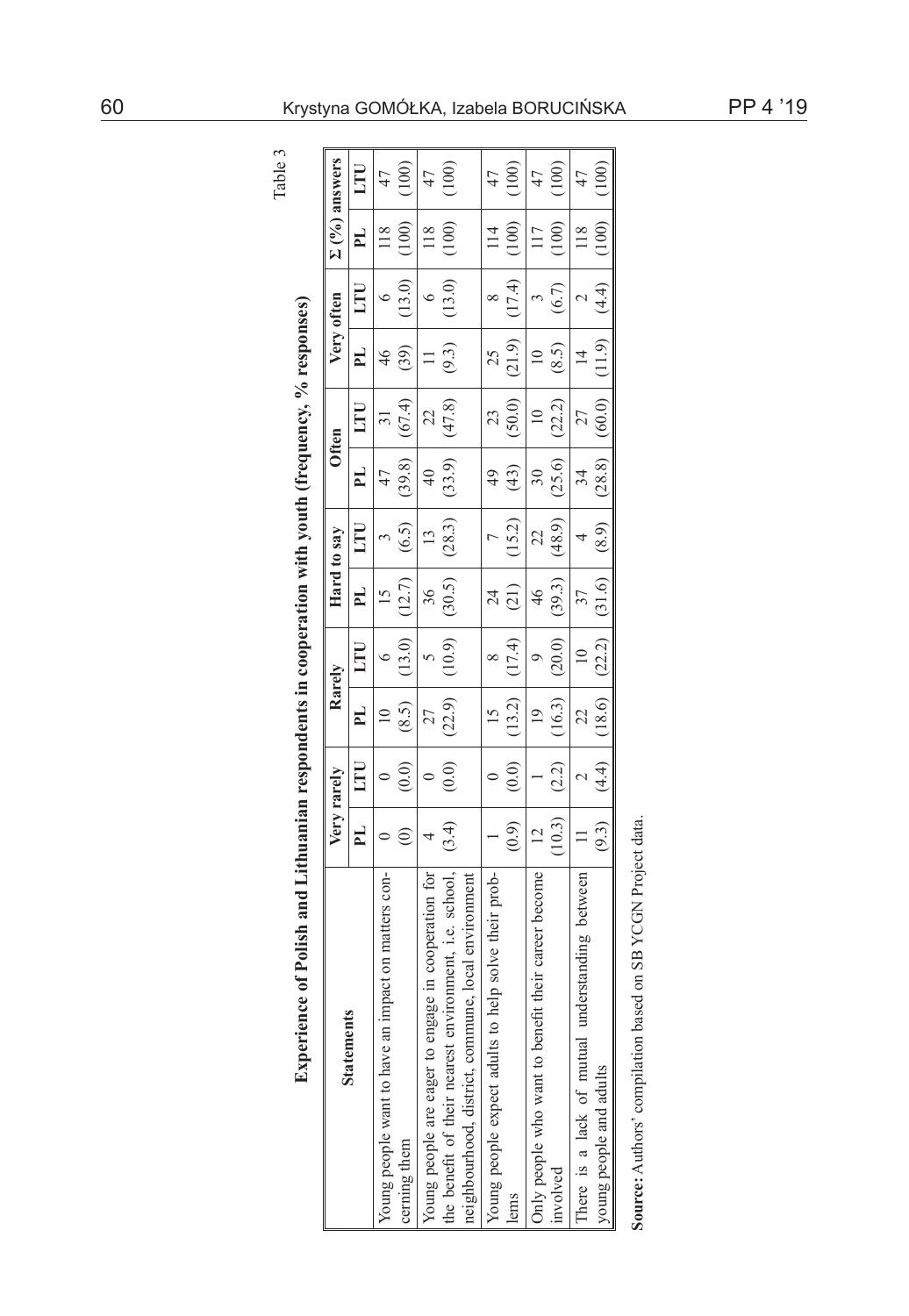The majority of respondents in both countries could not clearly say whether only people who want to make a career become involved, with Lithuanians choosing 9.6 pp more such answers. The second most common response was "often," selected by 3.4 pp more Polish respondents. Polish and Lithuanian respondents differed in their opinions on the lack of mutual understanding between youth and adults. Most respondents in Poland reported that it was difficult to say, and in Lithuania – that the problem was a frequent one.

The next matter investigated was the level of youth civic engagement in the communes. The survey demonstrated unsatisfactory results in this respect.

A majority of those surveyed in both countries indicated a medium level of engagement; 9.2 pp more in Poland than in Lithuania. The distribution of the variable is shown in Table 4.

Table 4

| Partner               | Very high   | High         | <b>Medium</b>                | Low          | <b>Very low</b> | $\Sigma($ %) |
|-----------------------|-------------|--------------|------------------------------|--------------|-----------------|--------------|
|                       |             |              |                              |              |                 | answers      |
| 5 Polish communes     | 3(2.6)      | 19(16.7)     | 59 (51.8)                    | 26(22.8)     | 7(6.1)          | 114 (100)    |
| Telsiai               | 1(2.1)      | 12(25.5)     | 20(42.6)                     | 10(21.3)     | 1(2.1)          | 47 (100)     |
|                       |             |              | <b>Polish municipalities</b> |              |                 |              |
| Dzierzgoń             |             | 2            |                              |              | $\Omega$        | $10(100)$ /  |
|                       | (10)/(0.9)  | (20)/(1.8)   | (60)/(5.3)                   | (10)/(0.9)   | (0)/(0)         | 114(100)     |
| Elblag                |             | h            | 13                           |              |                 | 30(100)/     |
|                       | (3.3)/(0.9) | (20)/(5.3)   | (43.3)/(11.4)                | (30)/(7.9)   | (3.3)/(0.9)     | 114(100)     |
| Gdynia                |             |              | 25                           | 11           |                 | 45 $(100)$ / |
|                       | (2.2)/(0.9) | (6.7)/(2.6)  | (55.6)/(21.9)                | (24.4)/(9.6) | (11.1)/(4.4)    | 114(100)     |
| Iława                 | 0(0)/(0)    |              |                              |              |                 | $10(100)$ /  |
|                       |             | (20)/(1.8)   | (60)/(5.3)                   | (20)/(1.8)   | (0)/(0)         | 114(100)     |
| Nowe Miasto Lubawskie | $\theta$    | h            | 9                            |              |                 | $19(100)$ /  |
|                       | (0)/(0)     | (31.6)/(5.3) | (47.4)/(7.9)                 | (15.8)/(2.6) | (5.3)/(0.9)     | 114 (100)    |

**Assessment of the level of youth civic participation in communes as viewed by Polish and Lithuanian respondents (frequency, % responses)**

**Source:** Authors' compilation based on SB YCGN Project data.

The second most common answers showed differences between Polish and Lithuanian respondents. Youth civic participation in the commune was low according to Poles and high according to Lithuanians. The conclusion that the situation in this respect is better in Lithuania is not so straightforward considering the differences between the Polish communes. The second largest respondent group from Gdynia and Elbląg claimed that youth participation was low but the corresponding group from Nowe Miasto Lubawskie and Dzierzgoń said it was high.

Youth influence on the decisions taken in communes was viewed differently in the two countries. A majority of Polish respondents said that youth had very little impact on decisions in the commune in 5 areas: social assistance, cultural initiatives, public transport, spatial planning, preparation and implementation of international projects. In Lithuania, according to most respondents, young people have very little impact on commune budget allocation and little impact on public transport, education, spatial planning, election of representatives in local authorities and creation of strategic docu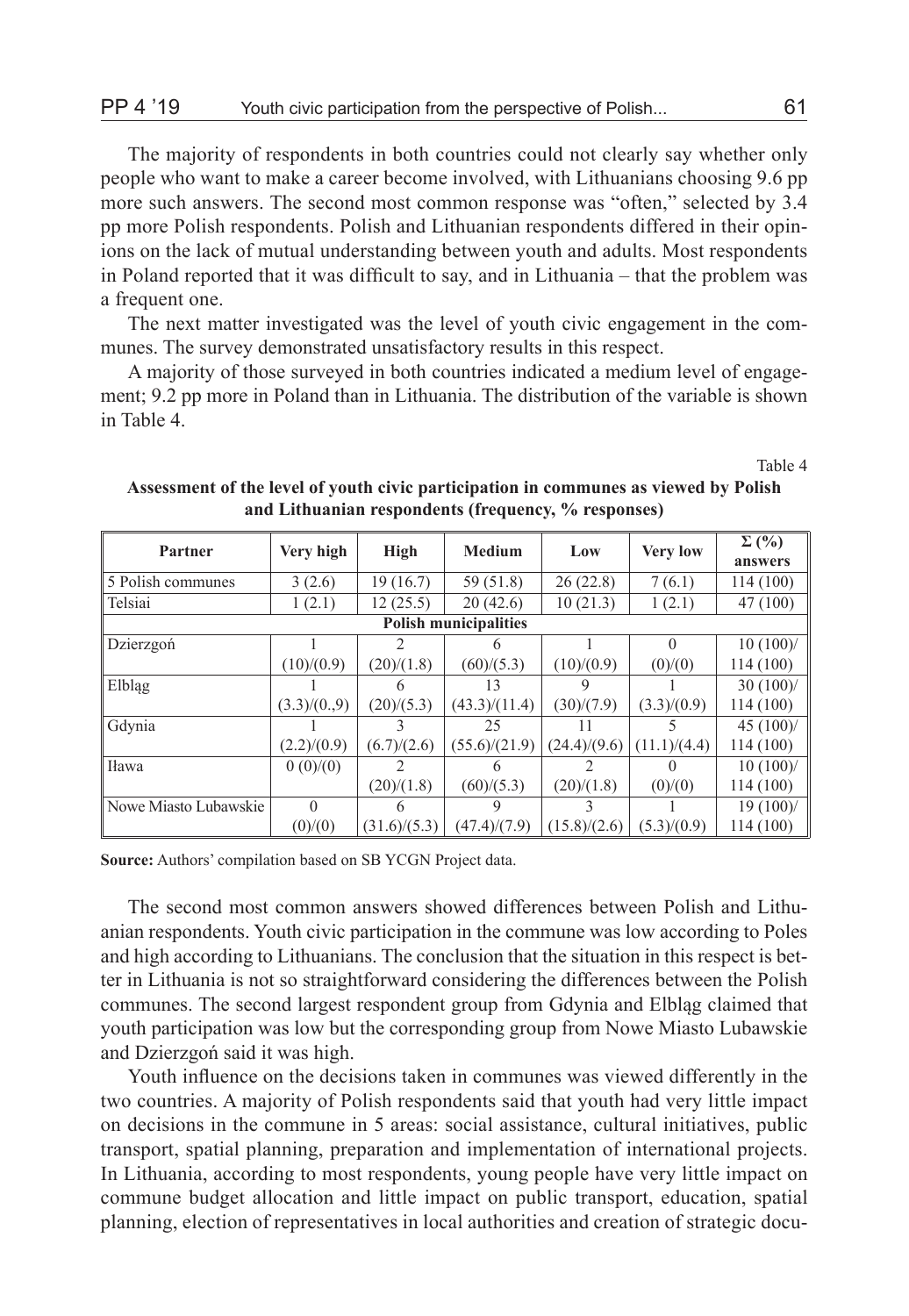ments in the commune. Alignment with the views of the Polish respondents was observed in the areas of public transport and election of youth representatives in the local authorities. Polish youth have a medium influence on decisions concerning education, development of strategic documents, election of their representatives in the local authorities and commune budget distribution. According to the Lithuanian respondents, young people have a medium extent of influence on cultural initiatives, social assistance and the preparation and implementation of international projects. Polish and Lithuanian youth have a large impact only on the election of their representatives in school/university governments. While this points to significant youth participation in the decision-making process in the immediate institutional environment, where they can learn democratic forms of civic participation, one might worry that it applies only to educational institutions. Although the Polish youth have a relatively greater influence on decisions at the commune level, the extent of this influence is small or very small both in Poland and Lithuania. This points to the need for efforts towards increasing young people's participation in decision-making processes in both countries. The distribution of the variable is shown in Table 5.

The unsatisfactory level of youth civic participation Poland and Lithuania is due to numerous barriers. The opinions of a majority of those surveyed in both countries were similar in 6 out of 11 issues: underestimating the knowledge and experience of young people by decision makers (18.2 pp more Lithuanians than Poles chose that answer); young people's doubts that their participation could change anything (selected by 20.6 pp more Lithuanians than Poles); absence of adults able to motivate young people to engage in public matters (indicated by 33.2 pp more Lithuanians than Poles); keeping youth from co-deciding about public affairs (8 pp more answers from Lithuanian respondents); lack of clear information on the opportunities for youth engagement in local affairs (stated by 14.7 pp more Lithuanians than Poles) and young people's lack of interest in local life (indicated by 21.4 pp more Lithuanian respondents). Issues such as disregarding the voice of young people in the decision-making process, failure to involve them in public affairs and lack of clear information about the opportunities for youth participation in local affairs constitute a greater obstacle in Poland, since the majority of Polish respondents rated the impact of these factors as very large while most Lithuanians described it as large. Banning young people from engagement in local affairs by those in charge of them has a moderate impact according to the majority of Lithuanian respondents but a low impact according to the Poles. The distribution of the variable is shown in Table 6.

A majority of Polish and Lithuanian respondents suggested finding a good leader to motivate and engage young people and a greater openness of decision-makers to allow young people's participation in public affairs as the steps necessary to increase youth civic participation. Both options were more frequently selected by Poles than Lithuanians, which suggests a greater severity of that problem in Poland. The respondents from both countries indicated that it was rather necessary to cooperate with institutions implementing youth policies, also within the Baltic Sea region, improve the competence of staff who work with young people and increase the funds for integrating youth in decision-making concerning public affairs. These needs were indicated more often by Lithuanian respondents. The distribution of the variable is shown in Table 7.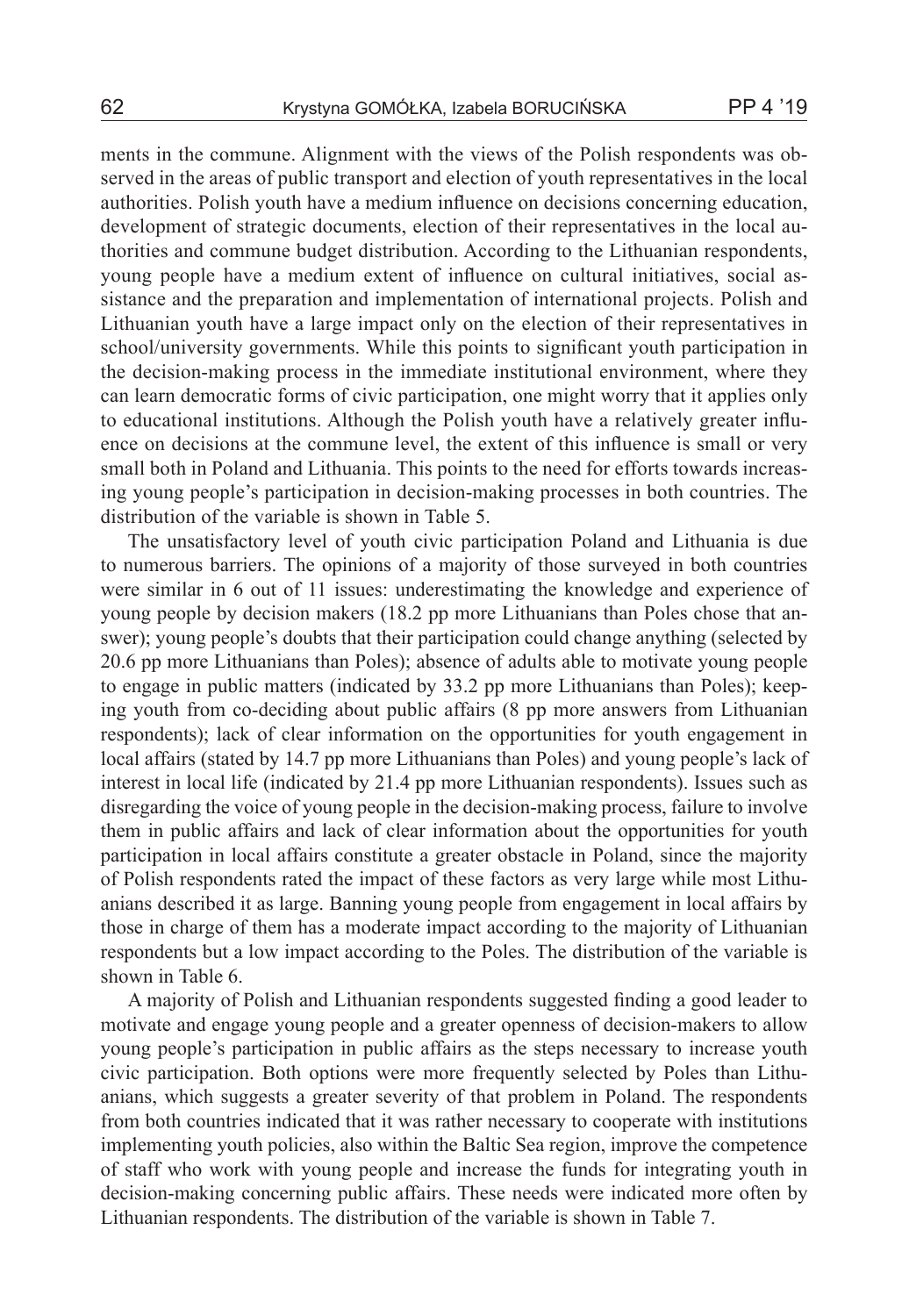|                                                                                                                                                                                         | Very large                           |        |                                                                                              | Large   |                                                                   | Medium | Small                                                                 |        |           | Very small           | $\Sigma(%)$ answers                                                                                                                                                                                                            |          |
|-----------------------------------------------------------------------------------------------------------------------------------------------------------------------------------------|--------------------------------------|--------|----------------------------------------------------------------------------------------------|---------|-------------------------------------------------------------------|--------|-----------------------------------------------------------------------|--------|-----------|----------------------|--------------------------------------------------------------------------------------------------------------------------------------------------------------------------------------------------------------------------------|----------|
| <b>Statements</b>                                                                                                                                                                       | <b>PL</b>                            | LTU    | PL                                                                                           | LTU     | PL                                                                | LTU    | <b>FI</b>                                                             | LTU    | <b>FI</b> | LTU                  | PL,                                                                                                                                                                                                                            | LTU      |
| Election of youth representa-<br>ives in local authorities                                                                                                                              | 8 (6.8)                              | 1(2.2) | 22 (18.6)                                                                                    | 6(13.0) |                                                                   |        | $ 35(29.7) 17(37.0) 35(29.7) 18(39.1) 18(15.3)$                       |        |           | 4(8.7)               | 118 (100)                                                                                                                                                                                                                      | 47 (100) |
| Election of youth representa-<br>ives at school/university                                                                                                                              | 28 (23.9)                            |        | $9(19.6)$   45 (38.5)   19 (41.3)   29 (24.8)   15 (32.6)   12 (10.3)                        |         |                                                                   |        |                                                                       | 2(4.3) | 3(2.6)    | 1(2.2)               | $ 117(100) $ 47(100)                                                                                                                                                                                                           |          |
| Preparation of strategic planning<br>documents                                                                                                                                          | 2(1.7)                               | (0.0)  | 15(12.7)                                                                                     | 2(4.3)  |                                                                   |        | 39 (33) $\left  12 \left( 26.1 \right) \right $ 36 (30.5)   18 (39.1) |        |           |                      | $26(22)$   14 (30.4)   118 (100)                                                                                                                                                                                               | 47 (100) |
| Education issues in the munici-<br>pality                                                                                                                                               | 4(3.4)                               | 0(0.0) | 30(25.6)                                                                                     | 1(2.2)  |                                                                   |        | $49(41.9)$   14 (30.4)   24 (20.5)   21 (45.7)                        |        |           |                      | $10(8.5)$   $10(21.7)$   $117(100)$                                                                                                                                                                                            | 47 (100) |
| Culture initiatives in the mu-<br>nicipality                                                                                                                                            | 4(3.38)                              | (0.0)0 | 8 (6.8)                                                                                      |         | $7(15.2)$   28 (23.7)   18 (39.1)   31 (26.3)   16 (34.8)         |        |                                                                       |        | 46 (39)   | 5(10.9)              | 118(100)                                                                                                                                                                                                                       | 47 (100) |
| Public transport in the munici-<br>pality                                                                                                                                               | $\begin{matrix} 0 \\ 0 \end{matrix}$ | 1(2.2) | 7(5.9)                                                                                       | 2(4.3)  |                                                                   |        |                                                                       |        |           |                      | $\mid$ 29 (24.6) $\mid$ 7 (15.2) $\mid$ 41 (34.7) $\mid$ 22 (47.8) $\mid$ 41 (34.7) $\mid$ 14 (30.4) $\mid$ 118 (100) $\mid$                                                                                                   | 47 (100) |
| Spatial development in the<br>municipality                                                                                                                                              | 3(2.5)                               | 0(0.0) | 15(12.7)                                                                                     |         |                                                                   |        |                                                                       |        |           |                      | $(200)$ $(27)$ $(31)$ $(25)$ $(25)$ $(25)$ $(25)$ $(25)$ $(25)$ $(25)$ $(25)$ $(25)$ $(25)$ $(25)$ $(25)$ $(25)$ $(25)$ $(25)$ $(25)$ $(25)$ $(25)$ $(25)$ $(25)$ $(25)$ $(25)$ $(25)$ $(25)$ $(25)$ $(25)$ $(25)$ $(25)$ $(2$ |          |
| Social assistance in the munici-<br>pality                                                                                                                                              | 3(2.6)                               | (0.0)0 | 8 (6.8)                                                                                      | 6(13.0) | 27 (23)                                                           |        | $\mid$ 18 (39.1) 32 (27.4) 15 (32.6) 47 (40.2)                        |        |           |                      | $7(15.2)$   117 (100)                                                                                                                                                                                                          | 47 (100) |
| Commune budget allocation                                                                                                                                                               | 3(2.6)                               | 0(0.0) | 19(16.4)                                                                                     | 1(2.2)  |                                                                   |        |                                                                       |        |           |                      | 35 (30.2)   10 (21.7)   31 (26.7)   17 (37.0)   28 (24.1)   18 (39.1)   116 (100)                                                                                                                                              | 47 (100) |
| Preparation and implementation<br>of international projects                                                                                                                             | 1(5.3)                               | 0(0.0) | 2(10.5)                                                                                      |         | $6(13.6)$   7 (36.8)   18 (40.9)   1 (5.3)   15 (34.1)   8 (42.1) |        |                                                                       |        |           | $5(11.4)$   19 (100) |                                                                                                                                                                                                                                | 47 (100) |
| Source: Authors' compilation based on SB YCGN Project data<br>Polish respondents' opinions: sports activities, cultural matters.<br>Lithuanian respondents' opinions:<br>Other-specify: |                                      |        | in all areas, young people can express their opinions; youth employment organisation issues. |         |                                                                   |        |                                                                       |        |           |                      |                                                                                                                                                                                                                                |          |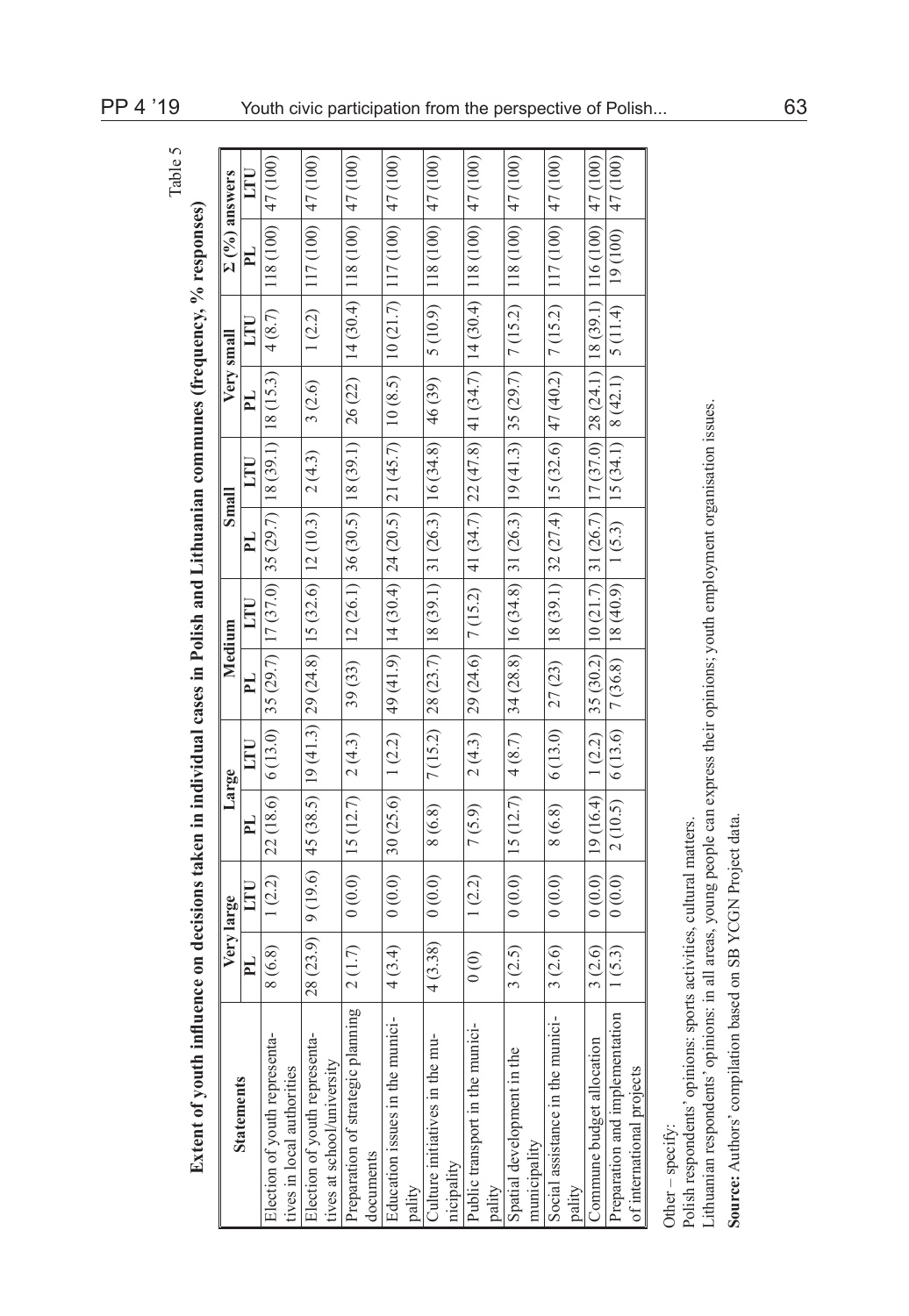|                                       | į<br>l                                   |
|---------------------------------------|------------------------------------------|
| ţ                                     |                                          |
|                                       | l<br>i                                   |
|                                       | i<br>í                                   |
|                                       |                                          |
| $\begin{array}{c} \hline \end{array}$ |                                          |
| ļ                                     | ֠                                        |
|                                       |                                          |
|                                       |                                          |
|                                       | í                                        |
|                                       |                                          |
|                                       | ļ<br>i                                   |
|                                       | l                                        |
|                                       | l                                        |
|                                       | i                                        |
|                                       | i<br>į<br><b>SPART</b><br>R <sub>a</sub> |
|                                       | Ì                                        |

|                                                                                      | Very low<br>impact |                 | Low impact          |                   |                | Medium im-<br>pact |                 | Strong impact   |                 | Very strong<br>impact | $\Sigma(%)$ answers |       |
|--------------------------------------------------------------------------------------|--------------------|-----------------|---------------------|-------------------|----------------|--------------------|-----------------|-----------------|-----------------|-----------------------|---------------------|-------|
| PL.                                                                                  |                    | ΠIJ             | PL <sub>1</sub>     | E                 | FL             | E                  | PL <sub>1</sub> | E               | PL              | ΓIJ                   | PL <sub></sub>      | E     |
| 4<br>local life<br>Young people's lack of interest in                                |                    |                 | 22                  | $\sim$            | 35             | $\overline{2}$     | 36              | $\overline{24}$ | $\overline{20}$ |                       | 117                 | 47    |
| (3.4)                                                                                |                    | (2.2)           | 18.8                | $\widetilde{A}$   | (29.9)         | (26.1)             | (30.8)          | (52.2)          | (17)            | 15.2                  | 100                 | (100) |
| Ξ.<br>people's)<br>Suno.<br>Lack of conviction that their $(y)$                      |                    |                 | $\overline{c}$      |                   | 27             | $\Box$             | $\overline{4}$  | 26              | 35              |                       | 117                 | 47    |
| (0.9)<br>volvement would change anything                                             |                    | (2.2)           | (0.3)               | (2.2)             | (23)           | (23.9)             | (35.9)          | (56.5)          | (29.9)          | (5.2)                 | 100                 | (100) |
| 5<br>and skills<br>Young people's lack of knowledge                                  |                    |                 | 23                  | $\sim$            | 45             | $\frac{6}{1}$      | 36              | 23              | $\infty$        | 3                     | 117                 | 47    |
| (4.3)                                                                                |                    | (2.2)           | 19.7                | $\frac{4}{4}$     | (38.5)         | (35.6)             | (30.8)          | (51.1)          | (6.8)           | (6.7)                 | 100                 | (100) |
| 26<br>get<br>young people to<br>Unavailability of careers allowing                   |                    | 3               | $\frac{1}{4}$       | 4                 | 22             | $\overline{19}$    | $\frac{8}{2}$   | $\overline{16}$ | $\overline{10}$ | 4                     | 117                 | 47    |
| (22.2)<br>involved in local affairs                                                  |                    | (6.5)           | (35)                | (8.7)             | (18.8)         | (41.3)             | (15.4)          | (34.8)          | (8.5)           | (8.7)                 | (100)               | (100) |
| 5<br>Lack of formal possibility for young people to partici-                         |                    |                 | $\geq$              | $\circ$           | 37             | $\overline{15}$    | 28              | $\overline{19}$ | 51              | 5                     | 117                 | 47    |
| (4.3)<br>(e.g. because of an<br>pate in decisions on public matters<br>age limit)    |                    | (2.2)           | (13.7)              | (13.0)            | (31.6)         | (32.6)             | (23.9)          | (41.3)          | (26.5)          | (10.9)                | (100)               | (100) |
| $\circ$<br>deci-<br>$\Xi$<br>Excluding young people from participating               |                    |                 |                     | $\circ$           | 31             | $\overline{4}$     | 39              | $\overline{19}$ | 30              | $\circ$               | 117                 | 47    |
| (5.1)<br>sions on public issues                                                      |                    | (2.2)           | (9.4)               | (13.0)            | (26.5)         | (30.4)             | (33.3)          | (41.3)          | (25.6)          | (13.0)                | (100)               | (100) |
| 3<br>people in<br>young<br>of<br>Adults' disregarding the opinions                   |                    | $\sim$          |                     | $\sim$            | 24             | $\overline{16}$    | 37              | $\frac{8}{2}$   | $\overline{4}$  | ∞                     | 116                 | 47    |
| (2.6)<br>he decision-making process                                                  |                    | (4.3)           | (9.5)               | (4.3)             | (20.7)         | (34.8)             | (31.9)          | (39.1)          | (35.3)          | (17.4)                | (100)               | (100) |
| xperience of young<br>Underrating the knowledge and e                                |                    | $\sim$          | 〓                   | $\sim$            | 23             | $\infty$           | 47              | 27              | 34              |                       | 116                 | 47    |
| (0.9)<br>people by decision makers                                                   |                    | (4.3)           | (9.5)               | (4.3)             | (19.8)         | (17.4)             | (40.5)          | (58.7)          | (28.8)          | (15.2)                | (100)               | (100) |
| Lack of adults who know how to work and communi-                                     |                    |                 | 16                  | $\circ$           | 28             | 4                  | 42              | 32              | 29              | $\circ$               | 116                 | 47    |
| (0.9)<br>ate them to engage<br>cate with young people and motiv<br>in public affairs |                    | (2.2)           | (13.8)              | (0.0)             | (24.1)         | (8.7)              | (36.2)          | (69.6)          | (25)            | (19.6)                | (100)               | (100) |
| 3<br>youth in<br>engaging<br>Lack of politicians interested in                       |                    |                 | ${}^{\circ}$        | $\mathcal{L}$     | $\overline{c}$ | $\infty$           | 39              | $\overline{21}$ | 47              | $\overline{14}$       | 117                 | 47    |
| (2.7)<br>public affairs                                                              |                    | (2.2)           | (6.8)               | $\widetilde{4.3}$ | (17)           | (17.4)             | (33.3)          | (45.7)          | (40.2)          | (30.4)                | (100)               | (100) |
| $\mathbf{\sim}$<br>about<br>information<br>Lack of clear and understandable          |                    | $\mathbf{\sim}$ | $\infty$            | 3                 | 29             | t                  | 38              | 21              | 38              |                       | 115                 | 47    |
| (1.7)<br>the opportunities for youth involvement in local affairs                    |                    | (4.5)           | $\widehat{\subset}$ | (6.8)             | (25.2)         | 5.9)               | (33)            | (47.7)          | 33)             | (25.0)                | (100)               | (100) |

64 Krystyna GOMÓŁKA, Izabela BORUCIŃSKA PP 4 '19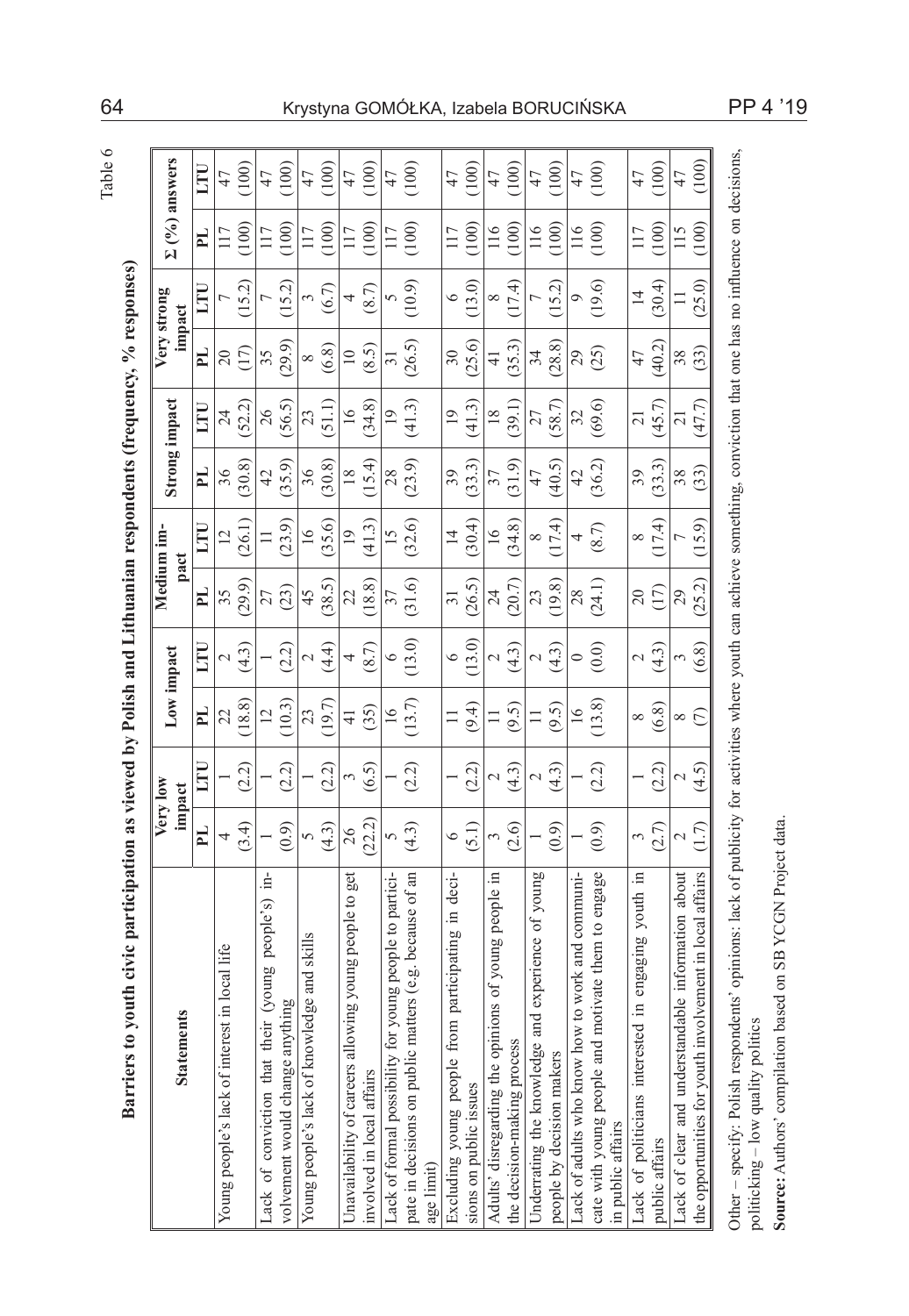| <b>Statements</b>                                                       | Quite unneces-<br>sary |       | Rather unneces-<br>sary |        | Neither necessary<br>nor unnecessary                  |        |          | Rather necessary                  | Definitely neces-<br>sary |     |                                                                                                                                                                                                                                                                           | $\Sigma(0/6)$ answers |
|-------------------------------------------------------------------------|------------------------|-------|-------------------------|--------|-------------------------------------------------------|--------|----------|-----------------------------------|---------------------------|-----|---------------------------------------------------------------------------------------------------------------------------------------------------------------------------------------------------------------------------------------------------------------------------|-----------------------|
|                                                                         | E,                     | LTU   | <b>E</b>                | LTU    | <b>FI</b>                                             | LTU    | <b>E</b> | LTU                               | <b>FI</b>                 | LTU | E,                                                                                                                                                                                                                                                                        | LTU                   |
| Increasing funds for activities engag-                                  | $4(3.38)$ 0 (0.0)      |       |                         |        | $ 8(6.77) 2(4.3) 17(14.4) 13(28.3) 56(47.5) 19(41.3)$ |        |          |                                   | 33 (28)                   |     | $\left  12(26.1) \right  118(100)$                                                                                                                                                                                                                                        | 47 (100)              |
| ing young people in public decision-<br>making                          |                        |       |                         |        |                                                       |        |          |                                   |                           |     |                                                                                                                                                                                                                                                                           |                       |
| Improving the competences of adults<br>responsible for cooperation with | $3(2.5)$ 0 (0.0)       |       | (5)                     |        |                                                       |        |          |                                   |                           |     | $1(2.2)   19(16.1)   9(16.1)   9(19.6)   45(38.7)   27(58.7)   45(38.1)   9(19.6)   47(00)   47(00)   48(0)   49(0)   49(0)   40(0)   41(0)   42(0)   46(0)   47(0)   48(0)   49(0)   40(0)   40(0)   41(0)   40(0)   40(0)   41(0)   40(0)   41(0)   42($                |                       |
| young people                                                            |                        |       |                         |        |                                                       |        |          |                                   |                           |     |                                                                                                                                                                                                                                                                           |                       |
| Opportunity to exchange experiences                                     |                        |       |                         |        | $1(0.9)   0(0.0)   2(1.7)   2(4.3)   25(21.6)$        | 4(8.7) |          |                                   |                           |     | 43 (37) $\mid$ 22 (47.8) $\mid$ 45 (38.8) $\mid$ 18 (39.1) $\mid$ 116 (100) $\mid$ 47 (100)                                                                                                                                                                               |                       |
| with other institutions and organisa-<br>tions working with youth       |                        |       |                         |        |                                                       |        |          |                                   |                           |     |                                                                                                                                                                                                                                                                           |                       |
| Greater openness of decision-makers                                     | (0.9)                  |       |                         |        |                                                       |        |          |                                   |                           |     | $\frac{1}{200}$ (100) $\frac{1}{200}$ (0.0) $\frac{1}{200}$ (0.5) $\frac{1}{200}$ (1.72) $\frac{1}{200}$ (1.72) $\frac{1}{200}$ (1.72) $\frac{1}{200}$ (1.72) $\frac{1}{200}$ (1.72) $\frac{1}{200}$ (1.72) $\frac{1}{200}$ (1.72) $\frac{1}{200}$ (1.72) $\frac{1}{200}$ |                       |
| to include young people in public                                       |                        |       |                         |        |                                                       |        |          |                                   |                           |     |                                                                                                                                                                                                                                                                           |                       |
| decision-making                                                         |                        |       |                         |        |                                                       |        |          |                                   |                           |     |                                                                                                                                                                                                                                                                           |                       |
| Formal cooperation with institutions                                    | 3(2.6)                 | (0.0) | 5(4.3)                  |        | $3(6.5)$ 26 (22.2)                                    |        |          | $5(10.9)$ $ 42(35.9)$ $ 28(60.9)$ |                           |     | 41 (35) $\mid$ 10 (21.7) $\mid$ 117 (100) $\mid$                                                                                                                                                                                                                          | 47 (100)              |
| that implement youth policies, also in                                  |                        |       |                         |        |                                                       |        |          |                                   |                           |     |                                                                                                                                                                                                                                                                           |                       |
| the Baltic Sea Region                                                   |                        |       |                         |        |                                                       |        |          |                                   |                           |     |                                                                                                                                                                                                                                                                           |                       |
| Finding a good leader able to effec-                                    | 3(2.6)                 | (0.0) | 3(2.6)                  | 3(6.5) | 8 (6.8)                                               | 4(8.7) | 34 (29)  | 16(34.8)                          |                           |     | 69 (60) $\mid$ 23 (50.0) $\mid$ 117 (100) $\mid$ 47 (100)                                                                                                                                                                                                                 |                       |
| tively motivate and engage young                                        |                        |       |                         |        |                                                       |        |          |                                   |                           |     |                                                                                                                                                                                                                                                                           |                       |
| people                                                                  |                        |       |                         |        |                                                       |        |          |                                   |                           |     |                                                                                                                                                                                                                                                                           |                       |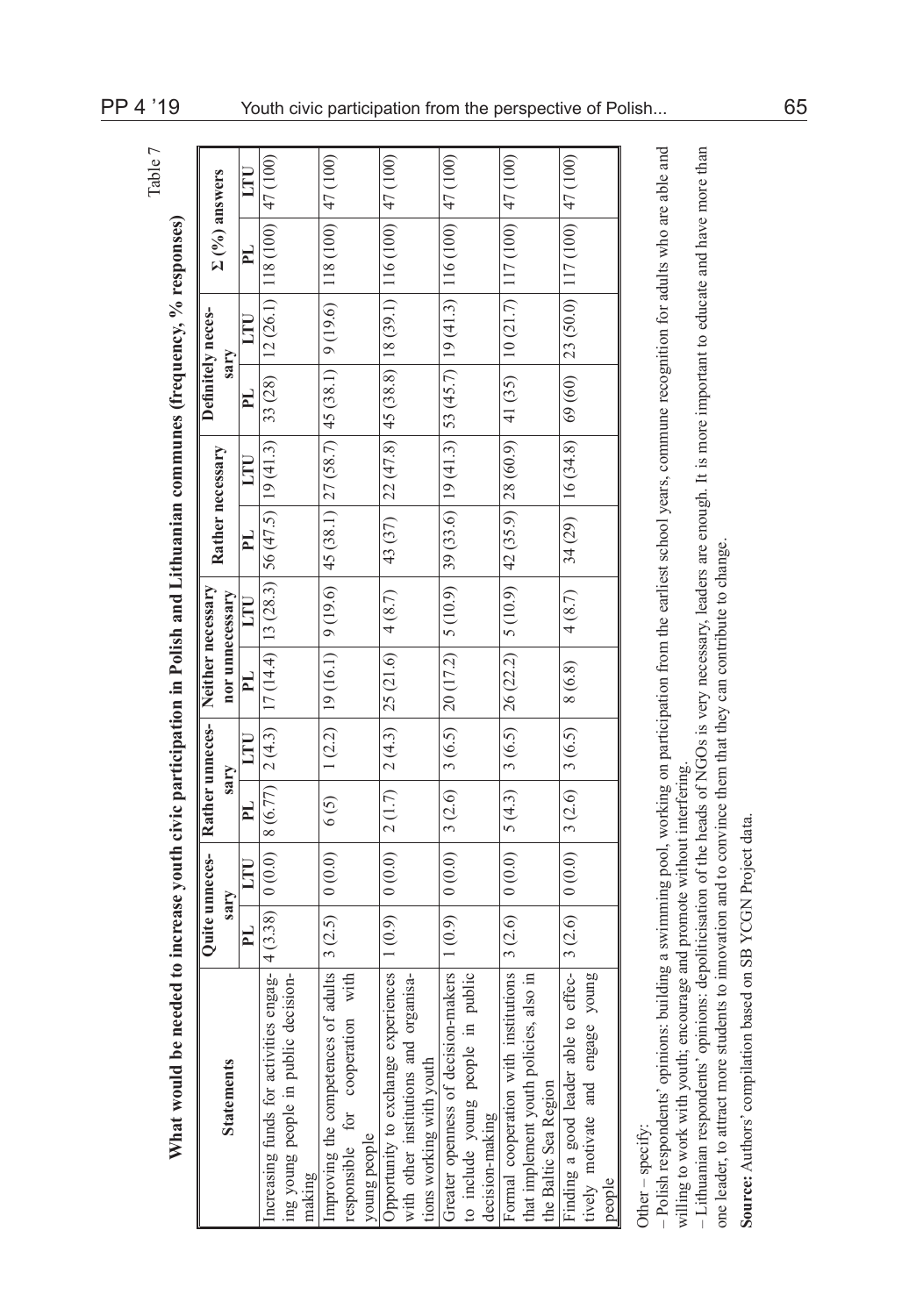As to the evaluation of different forms of increasing youth civic participation, a majority of Polish and Lithuanian respondents expressed similar opinions in 12 out of 16 matters investigated. According to the respondents, youth civic participation can be increased through youth meetings with representatives of NGOs (with Poles choosing this answer 2.8 pp more often than Lithuanians), the opportunity to comment on draft decisions of local authorities (selected 10.8 pp more frequently by Lithuanian respondents), creating youth councils in communes (indicated 13.7 pp more frequently by Lithuanians) and informing in the media about the opportunities for youth civic participation (15.8 pp more answers given by Lithuanians). Lithuanians also more frequently (by 11,5 pp) expressed their preference for youth cooperation network development at local level. Lithuanian respondents were also more inclined to indicate options such as allowing youth to comment on draft decisions of school authorities (by 16.7 pp), creating a list of areas where young people can co-decide (by 10.4 pp) and allowing youth to co-decide on the allocation of commune budgets (by 20.3 pp). In the opinion of most respondents, holding public hearings for youth and cooperation in networks at cross-border level are also effective. Both these options were more often selected by Lithuanians – by 10.7 and 15.9 pp, respectively. As to "round tables" organised by public institutions as a form of dialogue between public office staff, politicians and young people, Lithuanians were more likely to find them effective in increasing youth participation (by 4.1 pp). The distribution of the variable is shown in Table 8.

According to most Polish and Lithuanian respondents, meetings of officials with young people in schools/universities and in public institutions are moderately effective. Lithuanians selected these answers more often than Poles (by 13.5 and 15.4 pp, respectively). Polish and Lithuanian respondents had different views on the effectiveness of three of the options. In the opinion of most of the Lithuanian respondents, promotion of youth civic participation via the Internet and by the youth leaders is an effective method, but most of the Poles surveyed found it highly effective. Politicians' meetings with young people were considered effective by a majority of Poles but moderately effective by most of the Lithuanians.

A majority of those surveyed from both countries believed that the capacity of institutions to engage young people in the commune life could be increased through knowledge or skills improvement. The majority of Polish respondents pointed to the need for more knowledge – sociological first, followed by psychological and pedagogical, whereas their Lithuanian counterparts were most likely to choose psychological knowledge, followed by sociological and pedagogical. Political science, including the issues of civic education and NGOs, is also an important area of knowledge that should be improved in both countries. In addition, the Polish respondents stressed the need for better knowledge of economics, law and sport. These findings demonstrate that the representatives of institutions are aware of the need for continual competence development.

### **Summary**

Project SB YCGN supports EU efforts by delivering knowledge on youth civic participation and implementation of practical steps to help develop the dialogue between the institutional environment and young people in various forms, e.g. in the decision-making processes and cross-border cooperation.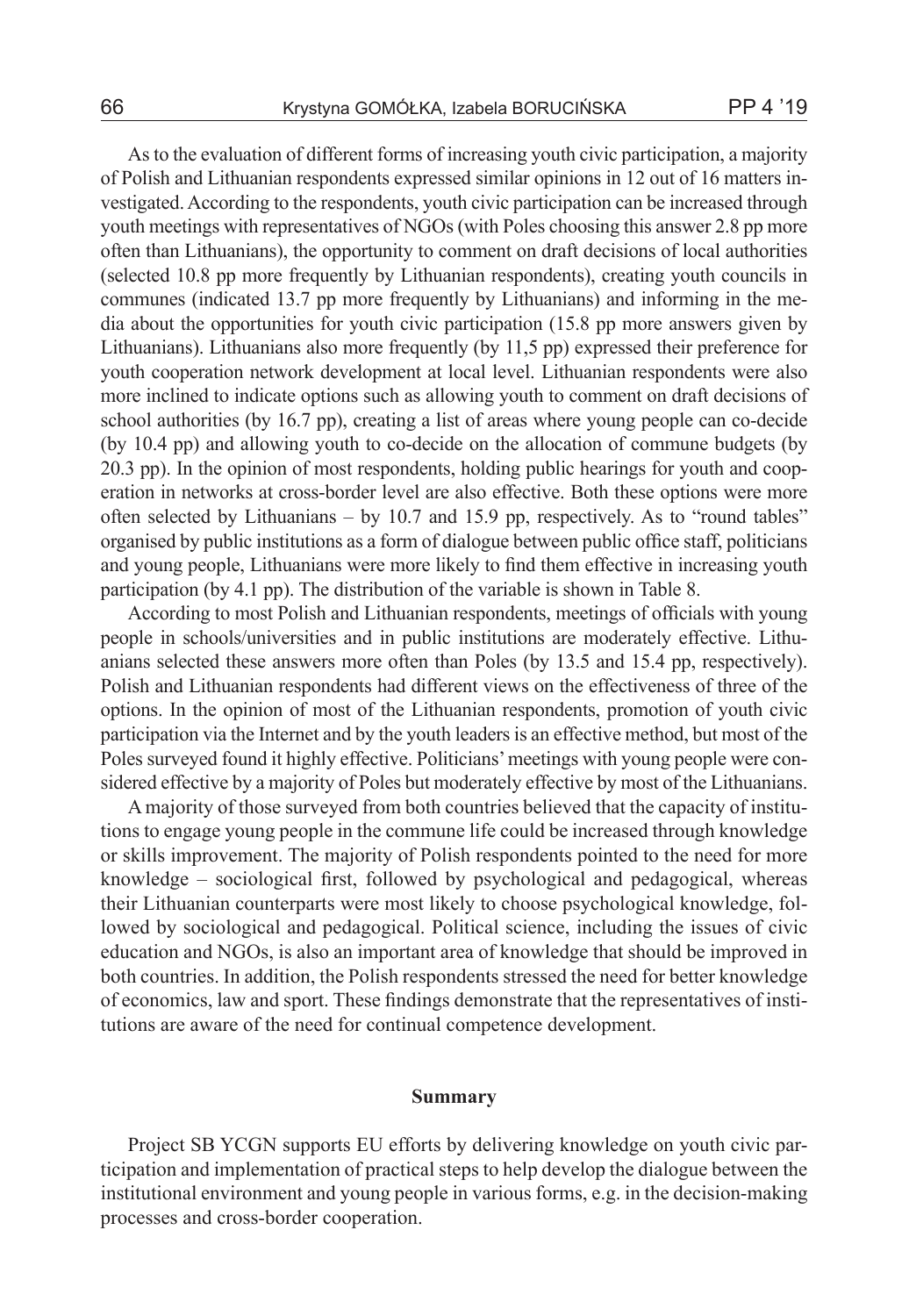| ۴<br>г |
|--------|
| U      |
| -      |
|        |

**Effectiveness of various forms of increasing youth civic participation as viewed by Polish and Lithuanian respondents (frequency,**

Effectiveness of various forms of increasing youth civic participation as viewed by Polish and Lithuanian respondents (frequency,

|                                                                       |                |                           | % responses)    |                              |                 |                 |                          |                 |                        |                  |                          |       |
|-----------------------------------------------------------------------|----------------|---------------------------|-----------------|------------------------------|-----------------|-----------------|--------------------------|-----------------|------------------------|------------------|--------------------------|-------|
|                                                                       |                | Verv                      | Rather          |                              | Moderately      |                 |                          | Effective       |                        | Very effective   | $\Sigma^{(0)\prime}_{0}$ |       |
| ain<br><b>Stateme</b>                                                 |                | ineffective               | ineffective     |                              | effective       |                 |                          |                 |                        |                  | answers                  |       |
|                                                                       | PL.            | $\Xi$                     | PL.             |                              | E               | Ξ               | PL.                      | E               | E                      | E                | E                        |       |
| Meetings of politicians with youth                                    |                | $\mathcal{L}$             | 29              | 4                            | 27              | 24              | $\Im 0$                  | $\overline{4}$  |                        | $\mathrel{\sim}$ | $\frac{6}{1}$            | 47    |
|                                                                       | (14.7)         | (4.3)                     | (25)            | $\infty$                     | (23.3)          | (52.2)          | (25.9)                   | (30.4)          |                        | (4.3)            | (001)                    | 100   |
| schools/universities<br>Meetings of officials with youth in           | $\approx$      |                           | 24              | 4                            | 38              | 22              | $\overline{30}$          | $\overline{16}$ | $\overline{6}$         | 3                | 117                      | 47    |
|                                                                       | (58)           | (2.2)                     | (5)             | F<br>$\overline{\infty}$     | (32.5)          | (47.8)          | (25.6)                   | (34.8)          | ∞<br>$\overline{12}$ . | 65)              | 100                      | (100) |
| in public institutions, outside<br>Meetings of officials with youth   |                |                           | 24              |                              | ₹               | 23              | ಸ                        | $\overline{6}$  | $\frac{8}{2}$          |                  | $\frac{15}{1}$           | 47    |
| schools                                                               | (9.6)          | (2.2)                     | (6.02)          | (6.7)                        | (35.7)          | (51.1)          | (18.3)                   | (35.6)          | $15$ .                 | $\overline{44}$  | 100                      | 100   |
| Youth meetings with representatives of NGOs                           | 4              |                           | $\overline{16}$ |                              | $\sim$          | $\overline{16}$ | $^{49}$                  | $\frac{8}{18}$  |                        | $\approx$        |                          | 47    |
|                                                                       | (3.4)          | (2.2)                     | 13.7            | (2.2)                        | 17.9)           | (34.8)          | (41.9)                   | (39.1)          | (23)                   | Γ                | 100                      | 100   |
| express their opinion on draft<br>Opportunity for young people to     |                | 0                         | ᡋ               |                              | $\frac{1}{2}$   |                 | $\overline{4}$           | 25              | $\overline{30}$        | ∘                |                          | 47    |
| decisions of school authorities                                       | (2.6)          | $\widehat{0.0}$           | 7.7             | Í,<br>$\approx$              | (26.5)          | (23.9)          | (37.6)                   | (54.3)          | (25.6)                 | (3.0)            | 100                      | 100   |
| omment on draft decisions of<br>Opportunity for young people to c     | 4              | 0                         |                 | 4                            | $\overline{50}$ |                 | 48                       | 24              | $\overline{22}$        |                  | $\overline{16}$          | 47    |
| local government                                                      | (3.4)          | $\odot$                   | 10.3            | (8.7)                        | (25.9)          | (28.3)          | (41.4)                   | (52.2)          | (61)                   | (6.01)           | $\sim 100$               | 100   |
| Creation of a list of areas where young people can co-decide          |                |                           | $\circ$         | 4                            | $\overline{24}$ |                 | 43                       | $\overline{22}$ |                        |                  |                          | 47    |
|                                                                       | $\tilde{\tau}$ | $\widetilde{\mathcal{L}}$ | (8.7)           | Ļ<br>$\approx$               | (20.7)          | (19.6)          | (37.4)                   | (47.8)          | (32.2)                 |                  | 100                      | 100)  |
| -decide about commune bud-<br>Opportunity for young people to co      |                |                           | $\supseteq$     | N                            | 33              |                 | 42                       | 26              | $\overline{24}$        |                  | $\frac{6}{1}$            | 47    |
| get allocation                                                        | ⊙              | (2.2)                     | (8.6)           | (4.3)                        | 28.4            | (26.1)          | (36.2)                   | (56.5)          | (20.7)                 | (6.01)           | $\approx 100$            | 100   |
| young people<br>Organisation of public hearings for                   |                | 0                         |                 | N                            | $\overline{39}$ | ∞               | $\exists$                | $\bar{\sim}$    | ⊵                      |                  |                          | 47    |
|                                                                       | ල              | (0.0)                     | (9.4)           | (4.3)                        | (33.3)          | (1.4)           | (35)                     | (45.7)          | (16.2)                 | 32.6             | 100                      | 100   |
| Creation of Youth Councils in municipalities                          | 4              | 0                         | ٥               |                              | 25              |                 | 45                       | 24              | 37                     |                  |                          | 47    |
|                                                                       | ر<br>3.4       | $\widehat{\odot}$         | $\overline{15}$ | $\widetilde{4\cdot3}$        | (21.4)          | (15.2)          | (38.5)                   | (52.2)          | (31.6)                 | (28.3)           | $\approx$                | 100   |
| as<br>.g. by public institutions<br>Organisation of "round tables"    | ⌒              |                           | $\overline{C}$  |                              | $\overline{29}$ | ∞               | $\exists$                | $\frac{8}{18}$  | 26                     | $\frac{8}{10}$   |                          | 47    |
| forms of dialogue between officials, politicians and youth            | 7.7            | <u>ีว3</u>                | 10.3            | (2.2)                        | (24.8)          | (17.4)          | (35)                     | (1,65)          | (22.2)                 | 39.1             | 100                      | 100   |
| ortunities for youth civic par-<br>Information in the media about opp | $\Omega$       | ⊃                         |                 |                              | 25              | $\circ$         | 45                       | 25              | 35                     | $\vec{r}$        |                          | 47    |
| ticipation                                                            | $\frac{3}{4}$  | $\odot$                   | $\circledcirc$  | (2.2)                        | (21.4)          | (13.0)          | (38.5)                   | (54.3)          | (6.62)                 | (30.4)           | 100                      | 100   |
| Online promotion of civic participation among young people            |                | 0                         |                 |                              | 24              | ٥               | $\overline{\mathcal{E}}$ | $\overline{25}$ | 5                      | $\overline{2}$   | $\frac{6}{1}$            | 47    |
|                                                                       | $\odot$        | $\widehat{\odot}$         | $\circledcirc$  | 65)                          | (20.7)          | (13.0)          | (28.4)                   | (54.3)          | $\overline{4}$         | (26.1)           | 100                      | 100   |
| by youth leaders in their own<br>Promotion of civic participation b   |                |                           | 4               |                              | 33              | ٥               | 36                       | $\overline{25}$ | ₹                      | $\frac{3}{2}$    | $\frac{6}{1}$            | 47    |
| environment                                                           | Ļ.             | 2.2)                      | (3.4)           | $\widetilde{\sim}$<br>$\sim$ | (28.4)          | (13.0)          | (31)                     | (54.3)          | (35.3)                 | (28.3)           | 100                      | 100   |
| Development of youth cooperation networks at local level              |                | ⋍                         | ∞               |                              | 28              | ᡋ               | 45                       | 23              | 35                     | $\frac{3}{2}$    | 117                      | 47    |
|                                                                       | (0.9)          | (0.0)                     | (6.8)           | (2.2)                        | (23.9)          | (19.6)          | (38.5)                   | (50.0)          | (29.9)                 | (28.3)           | (100)                    | (100) |
| Development of youth cooperation networks at cross-border (in-        | 4              | ∊                         | 5               |                              | $\overline{35}$ | ᢦ               | 38                       | $\overline{22}$ | 33                     |                  | $\overline{15}$          | 47    |
| ternational) level                                                    | (3.5)          | (0.0)                     | (4.3)           | $\tilde{\sim}$<br>$\bar{c}$  | (30.4)          | (20.0)          | (33)                     | (48.9)          | F<br>(28)              | (28.9)           | (100)                    | (100) |

Source: Authors' compilation based on SB YCGN Project data. **Source:** Authors' compilation based on SB YCGN Project data.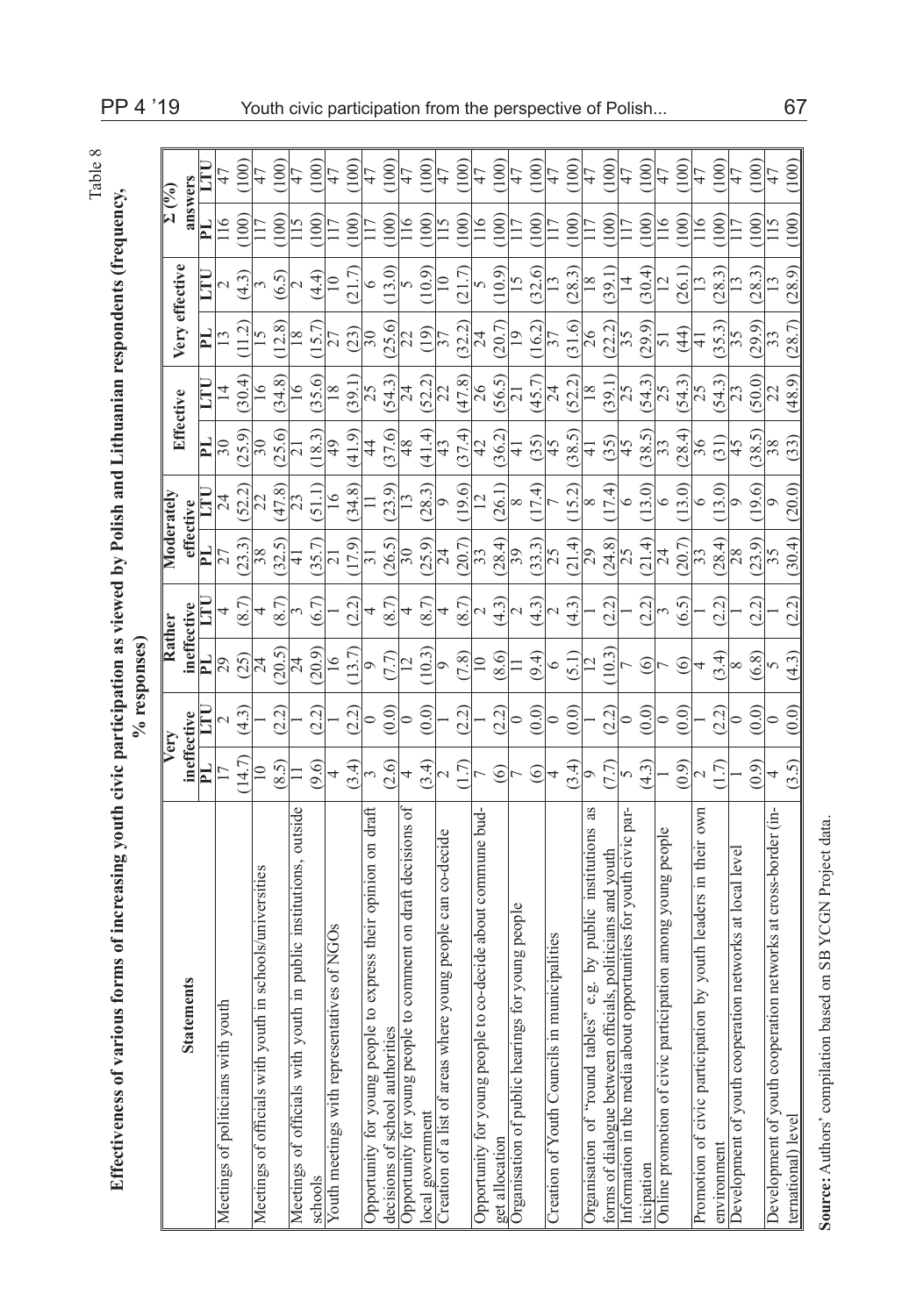A survey conducted in five Polish and one Lithuanian commune in the framework of project SB YCGN showed that, according to most respondents from both countries, youth civic participation is currently at a medium level. On this basis the authors verified the research hypothesis that similar levels of youth civic participation, barriers, needs and methods of operation in the Polish and Lithuanian communes investigated determine the need to tighten cross-border cooperation in the Baltic Sea region.

As to the attitudes of young people to engaging in the affairs of their immediate environment, it should be emphasised that youth want to have an influence on matters that concern them. A greater share of Lithuanians than Poles stated that young people are often willing to engage in cooperation for the benefit of their immediate environment. This shows that there is potential for the development of cooperation between adults and young people in shaping the local social life.

However, young people in both countries have a very limited impact on the decisions taken by commune authorities. A majority of Polish respondents pointed to the very low extent of influence exercised by young people in 5 areas: social assistance, cultural initiatives, public transport, spatial planning and preparation and implementation of international projects. In Lithuania this problem was less serious because it only applied to the commune budget allocation. According to a majority of Lithuanian respondents, young people have a limited influence on matters concerning public transport, education, spatial planning, election of their representatives to local authorities and creation of strategic documents in the commune. Polish youth have a medium influence on the decisions taken by commune authorities concerning education, development of strategic documents, election of their representatives to the local authorities and commune budget distribution. In the opinion of most Lithuanian respondents, young people have a medium extent of influence on cultural initiatives, social assistance and preparation and implementation of international projects. The survey revealed that young people in both countries have a large or very large impact only on the election of their representatives at school/university.

It is crucial to overcome the barriers to cooperation with young people in Polish and Lithuanian communes. The Polish and Lithuanian respondents identified similar barriers to youth civic participation: underestimation of the knowledge and experience of young people by decision makers, young people's doubts that their participation could change anything, shortage of adults who know how to work with young people and motivate them to engage in public affairs; keeping youth from co-deciding on public affairs; lack of clear information on the opportunities for young people to engage in local affairs and their lack of interest in local life. The greatest limitations in Poland (more serious than in Lithuania) are as follows: ignoring the opinions of young people in the decision-making process, politicians' reluctance to involve young people in public matters and lack of clear information on the opportunities for youth participation. Most of the Lithuanian respondents identified the following major barriers: young people's lack of knowledge and skills, as well as absence of formal opportunity to participate in the decision-making process concerning public affairs.

In the opinion of most of the Polish and Lithuanian respondents, these obstacles can be eliminated by finding a good leader to motivate and engage young people and greater openness of decision-makers to allow youth to co-decide on public affairs. The steps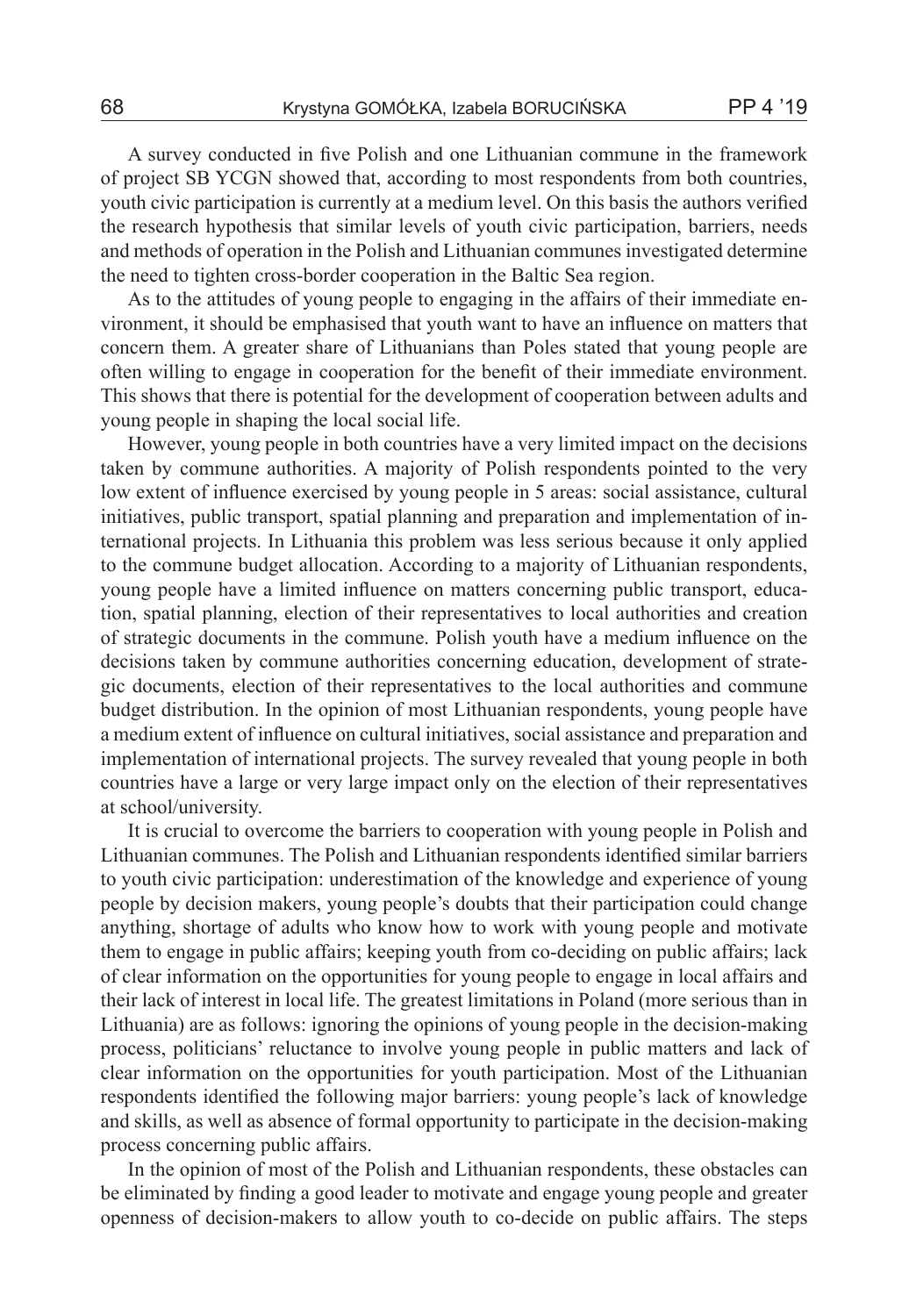considered necessary by most respondents from both countries (more in Lithuania than in Poland) included formal cooperation with institutions implementing youth policies in the Baltic Sea region, increasing the funds for integrating youth in decision-making concerning public affairs and improving the competences of staff responsible for cooperation with young people. The need for knowledge improvement was stressed: sociology, psychology and pedagogy was indicated by Polish respondents, while Lithuanians opted for more psychological training. Another important area of knowledge in both countries is political science and in Poland, additionally, economics and law.

Similar views were expressed by those surveyed from both countries as to the effectiveness of the different forms of increasing youth civic participation. They considered the following efforts to be effective: creating opportunities to comment on draft decisions of local authorities, creating youth councils in communes, informing of youth civic participation opportunities in the media, development of youth cooperation networks at local level, allowing youth to comment on draft decisions of school authorities, listing the areas in which young people can co-decide, allowing youth to participate in decisions on commune budget allocation, organisation of public hearings for young people, and "round tables" as a form of dialogue between officials, politicians and young people. These options were more often indicated by Lithuanian respondents, whereas most of the Poles surveyed considered youth meetings with NGO representatives to be highly effective.

The results of the quantitative studies carried out as part of project SB YCGN revealed a gap between the current and desired level of youth civic participation at local level. This determines the need to intensify the efforts of various entities at local, national and international level with the aim to increase youth civic participation. In this context, one may highlight the importance of project SB YCGN activities, which addresses the identified problems and expectations to a significant extent. It promotes cooperation between entities dealing with the issues of civic participation within the Baltic Sea region countries, provides facts on the state and opportunities for the development of such cooperation, supports the institutionalised environment of decision makers and young people, while encouraging dialogue, inclusivity of decision-making processes and cross-border cooperation.

#### **Bibliography**

- Brodie E., Cowling E., Nissen N., et al. (2009), *Understanding participation: a literature review, Pathways through Participation*, https://partycypacjaobywatelska.pl/wp-content/uploads/2015/08/ understanding\_participation.pdf, 15.06.2019.
- Chodubski A. (2014), *Młodzież jako przedmiot i podmiot życia publicznego*, in: *Polityka Młodzieżowa Unii Europejskiej*, eds. M. Boryń, B. Duraj, S. Mrozowska, Wydawnictwo Adam Marszałek, Toruń.
- Długosz D., Wygnański J. J. (2005), *Obywatele współdecydują. Przewodnik po partycypacji społecznej*, Stowarzyszenie na rzecz Forum Inicjatyw Pozarządowych, Warszawa.
- EU Youth Strategy 2010–2018, https://ec.europa.eu/youth/policy/youth-strategy/strategy-2010-2018\_ en, 11.16.2019.
- Gąsior-Niemiec A. (2014), *Problematyka młodzieży w perspektywie europejskiej i krajowej*, in: *Polityka młodzieżowa wymiar krajowy i europejski*, eds. A. Gąsior-Niemiec, A. Kołomycew, B. Kotarba, Wydawnictwo Uniwersytet Rzeszowski, Rzeszów.